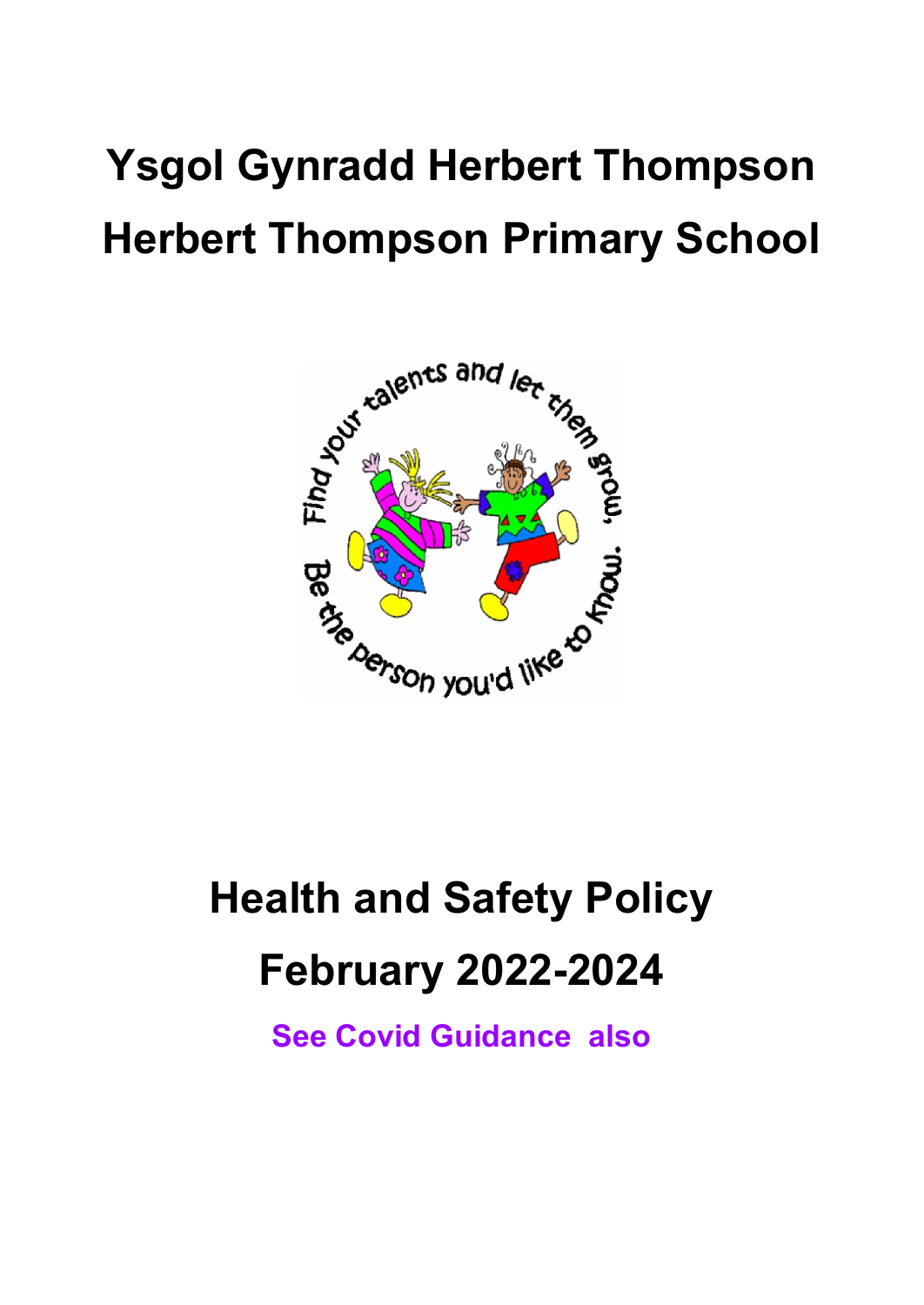#### **INTRODUCTION**

Under the Health and Safety at Work Act etc 1974, it is the duty of every employer to have an up to date written statement of health and safety. This policy must also detail the organisation and arrangements for the management of health and safety. This school policy will be communicated to all staff and automatically issued to new staff as part of their induction process. It will be reviewed annually so that remains current.

Our aims for Health and Safety are to:

- Provide a safe and healthy environment for children, teaching and non-teaching staff and all other people who come onto the premises of our school.
- Ensure that all members of the school community understand their own responsibilities and the procedures in maintaining a healthy and safe environment.

#### **PART ONE: STATEMENT OF INTENT**

The Governing Body of Herbert Thompson Primary School will strive to achieve the highest standards of health, safety and welfare consistent with their responsibilities under the Health and Safety at Work Act etc 1974 and other statutory and common law duties.

This statement sets out how these duties will be conducted and includes a description of the establishment's organisation and its arrangements for dealing with different areas of risk. Details of how these areas of risk will be addressed are given in the arrangements section.

This policy will be brought to the attention of all members of staff and a reference copy is kept in the Headteacher's office and on the shared drive.

This policy statement and the accompanying organisation and arrangements will be regularly reviewed.

This policy statement supplements:

- Cardiff County General Statement of Health and Safety at Work Policy;
- Cardiff Council Health and Safety Policy, Organisation and Arrangements Statement.

The above Statements (and other Health and Safety policies and guidance) may be downloaded by staff from the School Shared Area.

Chair of Governors **Headteacher:** 

Date: **Date: Date: Date: Date: Date: Date: Date: Date: Date: Date: Date: Date: Date: Date: Date: Date: Date: Date: Date: Date: Date: Date: Date: Date: Date: Date: Date:**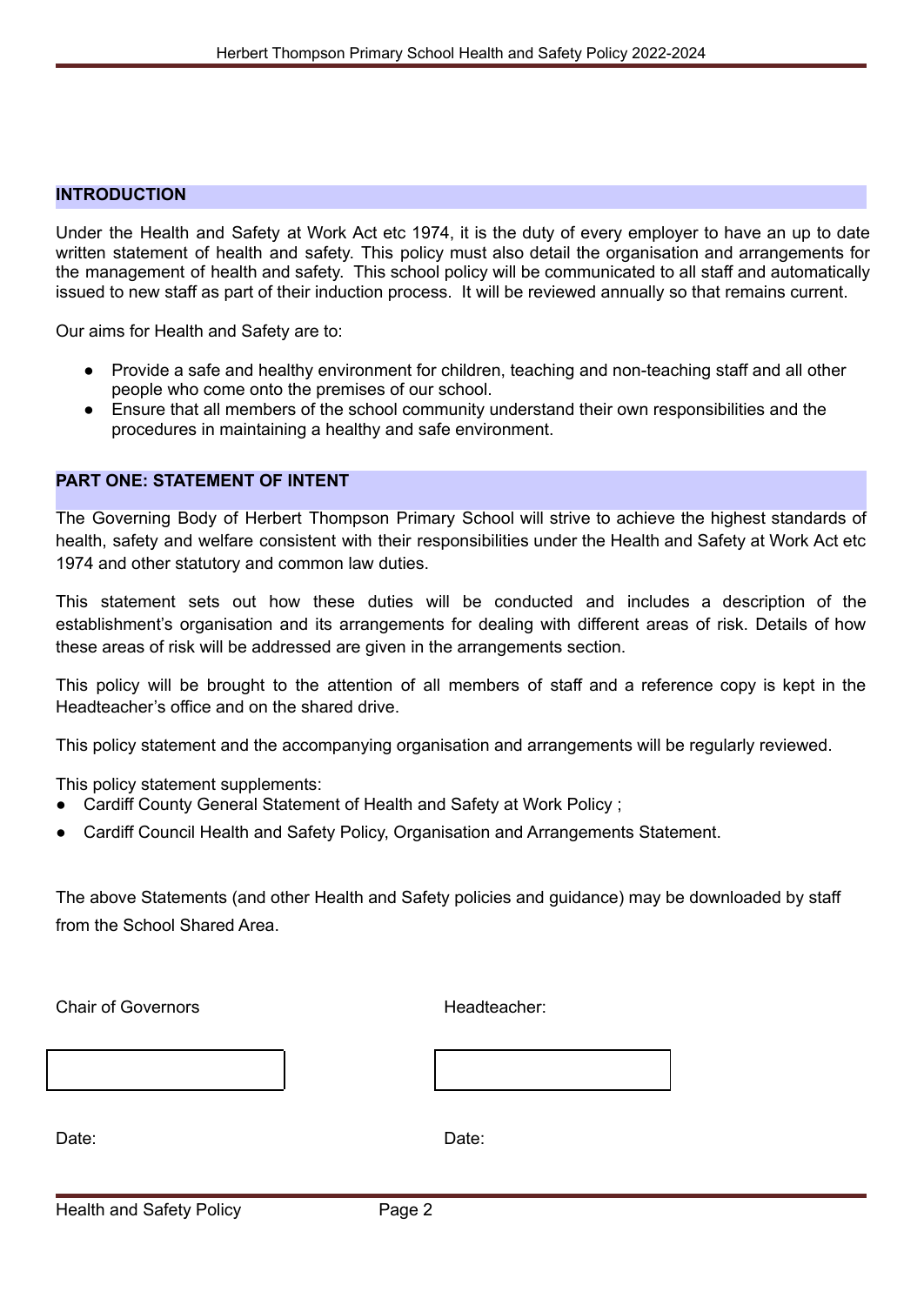## **PART 2: ORGANISATION**

As the employer, the Authority has overall responsibility for Health and Safety in Community and Voluntary Controlled Schools.

At school level duties and responsibilities have been assigned to staff and governors as laid out below.

## **Responsibilities of the Governing Body**

The Governing Body are responsible for health and safety matters at a local level and are responsible for:

- Ensuring adherence to the local authority health and safety policy, procedures and standards;
- Formulating a health and safety statement detailing the responsibilities for ensuring health and safety within the establishment;
- Reviewing the establishments health and safety policy annually and implementing new arrangements where necessary;
- Monitoring, reviewing and evaluating the school's health and safety performance.
- Providing appropriate resources within the establishment's budget to meet statutory requirements and the local authority health and safety policy, procedures and standards;
- Receiving from the Head Teacher or other nominated member of staff reports on health and safety matters and reporting to (Education or Corporate Health and Safety, or other body as necessary), any hazards which the establishment is unable to rectify from its own budget;
- Seeking specialist advice on health and safety which the establishment may not feel competent to deal with;
- Promoting a positive Health and Safety culture and high standards of health and safety within the establishment via the nomination of a named health and safety governor.
- Ensuring that when awarding contracts health and safety is included in specifications and contract conditions taking account of the Authorities policies and procedures.

## **Responsibilities of the Head Teacher:**

Overall responsibility for the day to day management of health and safety rests with the Head Teacher.

As a manager of the establishment and of all the activities carried on within it, the Head Teacher will advise Governors of the areas of health and safety concern which may need to be addressed by the allocation of funds.

The Head Teacher has responsibility for:

- Co-operating with the Authority and governing body to enable health and safety policy and procedures to be implemented and complied with;
- Ensuring effective health and safety management arrangements are in place for carrying out regular inspections and risk assessments, implementing actions and submitting inspection reports to the governing body and Authority where necessary;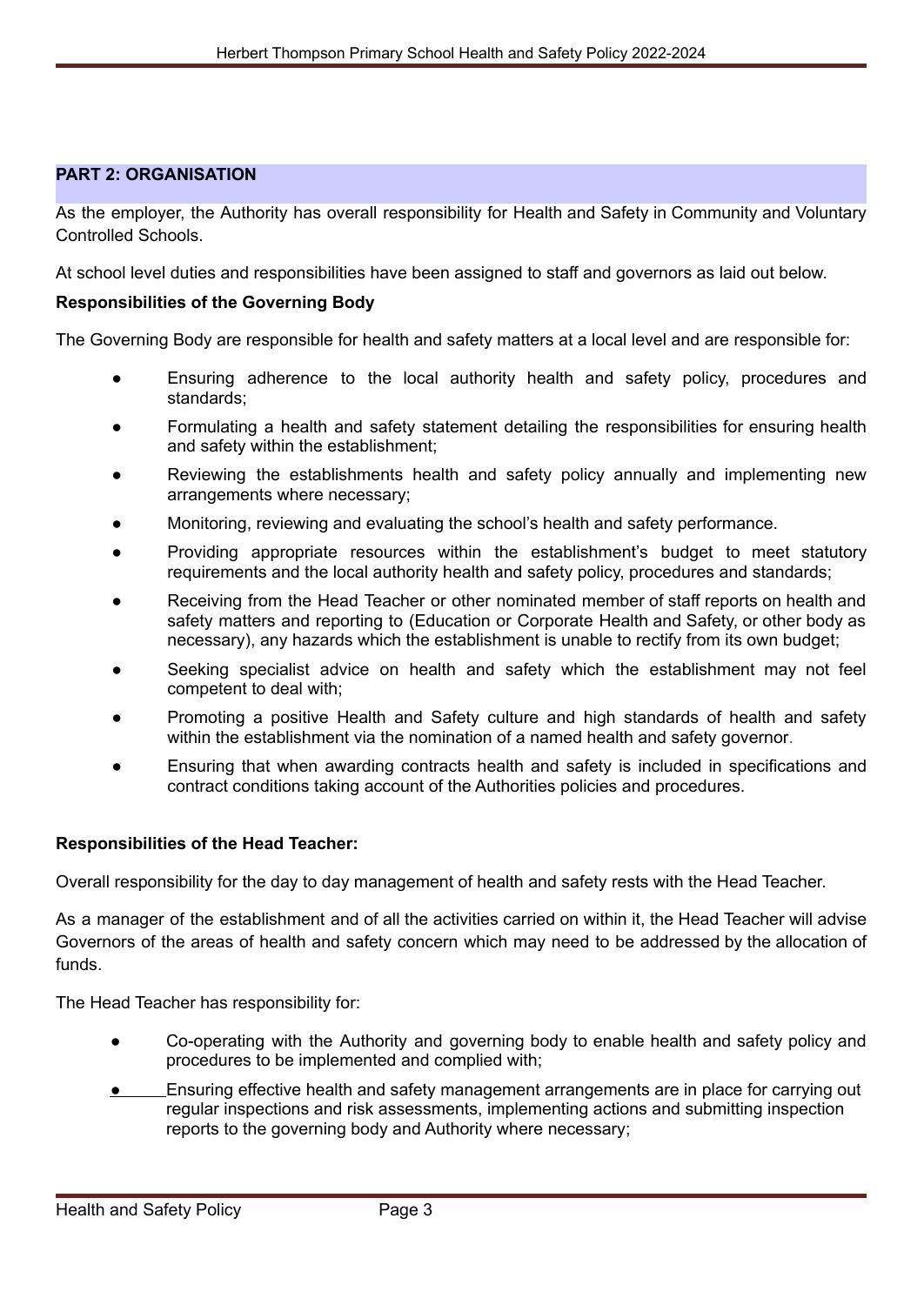- Communicating the policy and other appropriate health and safety information to all relevant people including contractors;
- Carrying out health and safety investigations;
- Ensuring all staff are competent to carry out their roles and are provided with adequate information, instruction and training;
- Ensuring consultation arrangements are in place for staff and their trade union representatives (where appointed) and recognising the right of trade unions in the workplace to require a health and safety committee to be set up.
- Reporting to Authority any hazards which cannot be rectified within the establishment's budget;
- Ensuring that the premises, plant and equipment are maintained in good working order;
- Monitoring purchasing and contracting procedures to ensure compliance with Authority policy.

The Head Teacher may choose to delegate certain tasks to other members of staff. It must be clearly *understood by everyone concerned that the delegation of certain duties will not relieve the Head Teacher from the overall day to day responsibilities for health and safety within the establishment. A summary of delegated responsibilities can be seen in Appendix 1.*

# **Responsibilities of other teaching staff / non-teaching staff holding posts of special responsibility**

- Apply the school's health and safety policy to their own department or area of work and be directly responsible to the Head Teacher for the application of the health and safety procedures and arrangements;
- Undertake regular health and safety risk assessments for the activities for which they are responsible and check that control measures are implemented;
- Arrange for appropriate safe working procedures to be brought to the attention of all staff under their control;
- Resolve health, safety and welfare problems members of staff referred to them, and inform the Head Teacher or nominated contact of any problems to which they cannot achieve a satisfactory solution within the resources available to them;
- Carry out regular inspections of their areas of responsibility to ensure that equipment, furniture and activities are safe and record these inspections where required;
- So far as is reasonably practicable, arrange for the provision of sufficient information, instruction, training and supervision to enable other employees and pupils to avoid hazards and contribute positively to their own health and safety;
- Implement procedures so that all accidents (including near misses) occurring within their department are promptly reported and investigated using the appropriate Authority forms etc;
- Arrange for the repair, replacement or removal of any item of furniture or equipment which has been identified as unsafe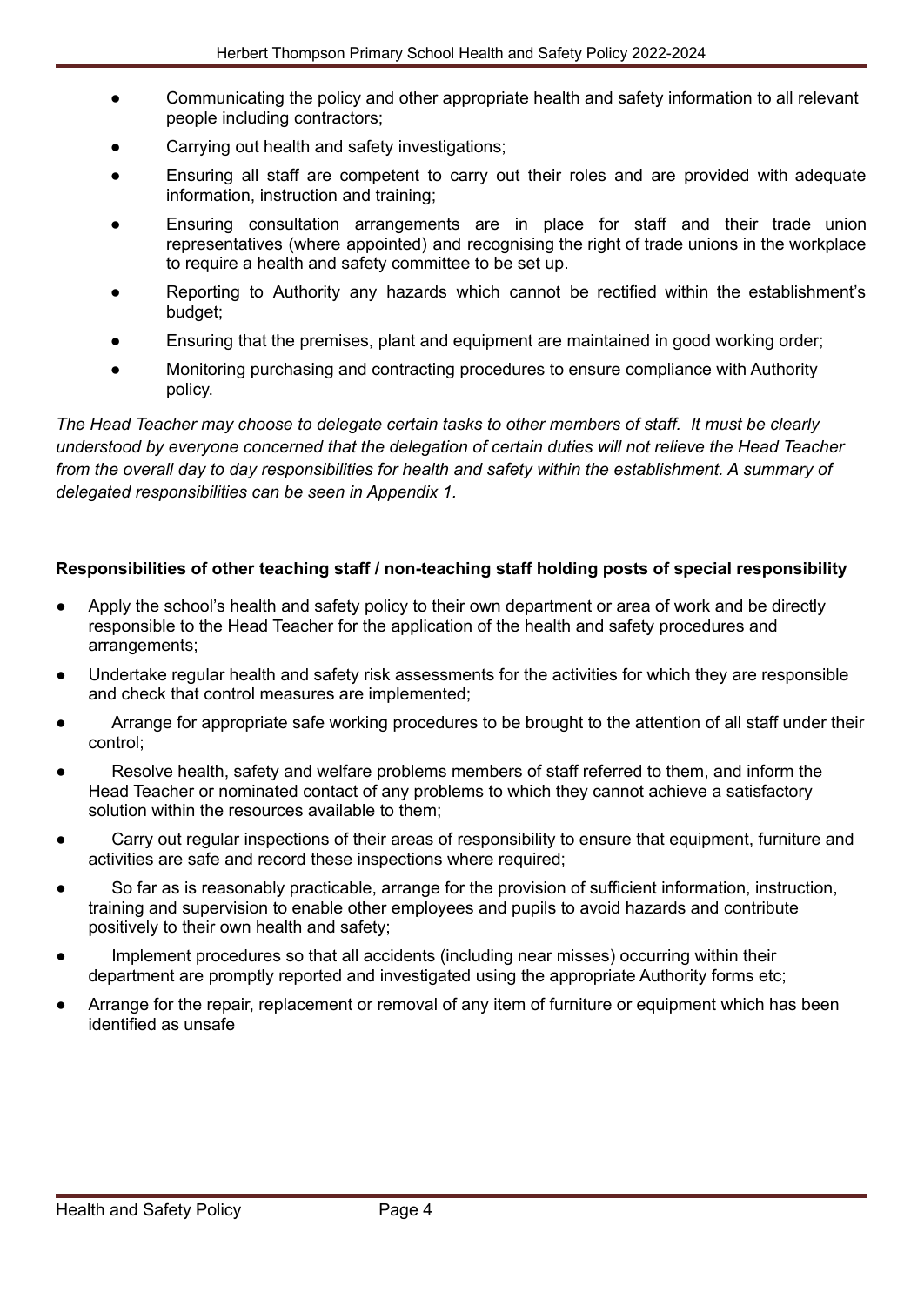## **Responsibilities of employees**

Under the Health and Safety at Work etc Act 1974 all employees have general health and safety responsibilities. Staff must be aware that they are obliged to take care of their own health and safety whilst at work, they must also ensure the health and safety of others who may be affected by their action or inaction.

All employees have responsibility to:

- Take reasonable care for the health and safety of themselves and others in undertaking their work.
- Comply with the school's health and safety policy and procedures at all times.
- Report all accidents and incidents in line with the reporting procedure.
- Co-operate with school management on all matters relating to health and safety.
- Not to intentionally interfere with or misuse any equipment or fittings provided in the interests of health safety and welfare.
- Report all defects in condition of premises or equipment and any health and safety concerns immediately to their line manager.
- Report immediately to their line manager any shortcomings in the arrangements for health and safety.
- Only use equipment or machinery that they are competent / have been trained and are authorised to use.
- Make use of all necessary control measures and personal protective equipment provided for safety or health reasons.

## **Responsibilities of volunteers**

It is recommended that Employers/School's treat volunteers in the same way as employees. Schools should class supervising adults and parents who attend off site visits as volunteers.

Volunteers should be advised that they are obliged to take care of their own health and safety whilst volunteering. All volunteers must also ensure the health and safety of others who may be affected by their action or inaction.

All volunteers have responsibility to:

- Take reasonable care for the health and safety of themselves and others in undertaking their work whilst volunteering.
- Comply with the school's health and safety policy and procedures at all times.
- Follow the direction/instruction of their supervisor, school management team etc.
- Report all accidents and incidents in line with the reporting procedure.
- Co-operate with school management on all matters relating to health and safety.
- Not to intentionally interfere with or misuse any equipment or fittings provided in the interests of health safety and welfare.
- Report all defects in condition of premises or equipment and any health and safety concerns immediately to their supervisor..
- Report immediately to their line manager any shortcomings in the arrangements for health and safety.
- Ensure that they only use equipment or machinery that they are competent / have been trained to use.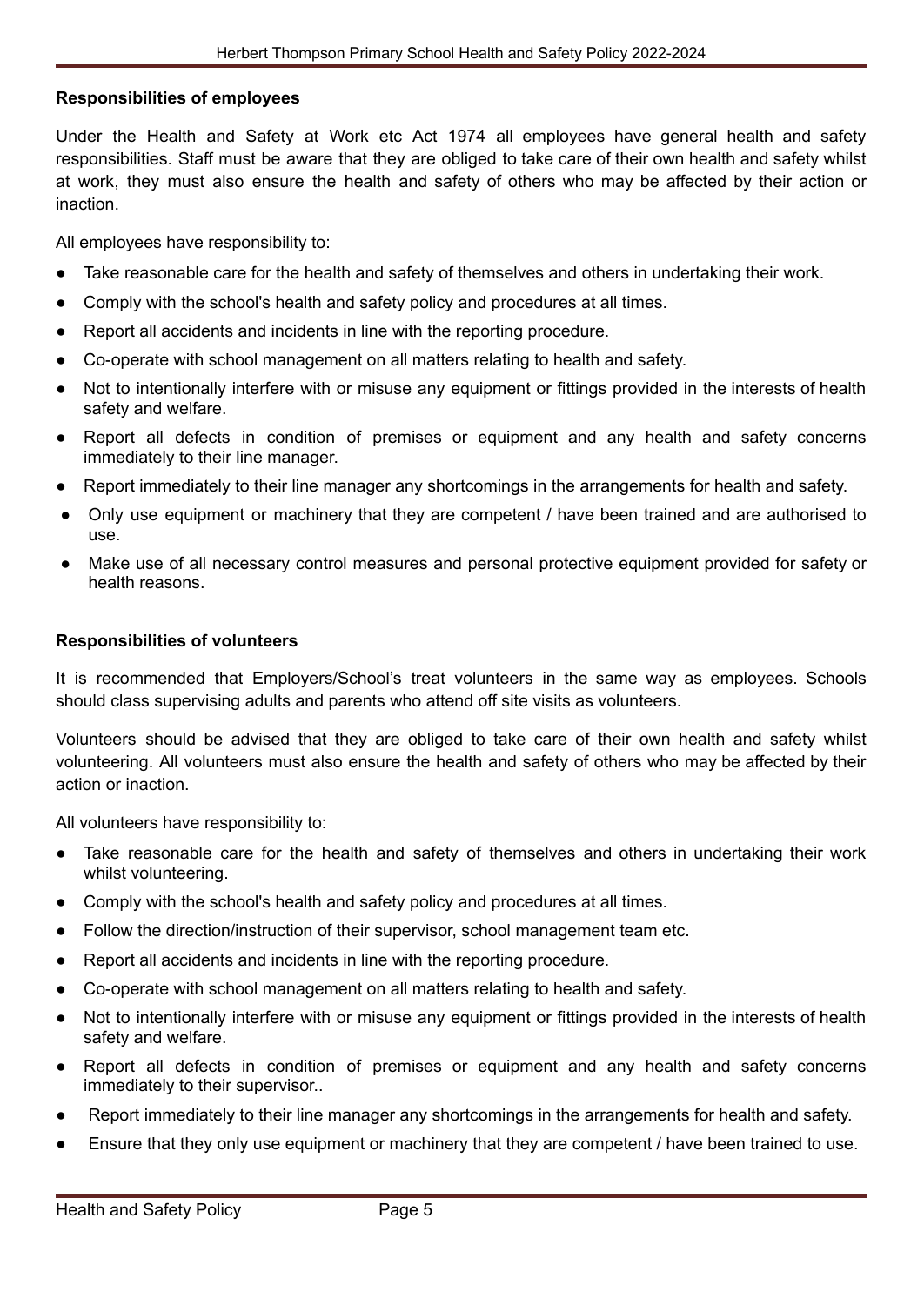Make use of all necessary control measures and personal protective equipment provided for safety or health reasons

# **PART THREE: ARRANGEMENTS AND PROCEDURES**

The following arrangements detail how the School will implement its Health and Safety Policy and also the Policy of the Education Service and should be read in conjunction with the Council and Education Service Polices.

| <b>Specific health and safety</b><br>arrangements                                                                                                                             | <b>Responsibility</b>                                                        | <b>Action/Arrangements</b>                                                                                                                                                                                                                                                 |
|-------------------------------------------------------------------------------------------------------------------------------------------------------------------------------|------------------------------------------------------------------------------|----------------------------------------------------------------------------------------------------------------------------------------------------------------------------------------------------------------------------------------------------------------------------|
| <b>Risk assessment: Risk</b><br>assessments are completed and<br>relevant information provided to<br>staff.                                                                   | Headteacher<br>Deputy Headteacher<br><b>ALNCo</b>                            | Generic risk assessments are available on<br>the CIS system.<br>Completed risk assessments are shared<br>with relevant staff.                                                                                                                                              |
| Risk assessments are reviewed<br>regularly/ following significant<br>change.                                                                                                  | Headteacher<br>Deputy Headteacher<br><b>ALNCo</b>                            | Risk assessments are reviewed at least<br>every two years.                                                                                                                                                                                                                 |
| Specialist risk assessments are<br>completed under the Health and<br>Safety SLA. This includes; pupil<br>assessment, employee<br>assessment and return to work<br>assessment. | Headteacher<br>Deputy Headteacher<br>Senior Administrator                    | Completed as required.                                                                                                                                                                                                                                                     |
| New and Expectant mothers; A<br>specific risk assessment is<br>completed once a member of staff<br>has informed her line manager that<br>she is pregnant or breastfeeding.    | Headteacher                                                                  | Pregnant worker risk assessments are<br>available under the Health and Safety SLA.<br>Council Code of Guidance available - New<br>and Expectant Mothers at work                                                                                                            |
| <b>Educational and offsite visits: A</b><br>nominated Educational Visits<br>Coordinator (EVC) is responsible<br>for coordinating educational and<br>offsite visits.           | <b>EVC Co-ordinator</b><br>Overseen by:<br>Headteacher for final<br>approval | Staff members planning educational/offsite<br>visits must submit all relevant paperwork<br>and risk assessment to the EVC<br>electronically who will review the paperwork<br>and forward to the Head Teacher/<br>Authority's Offsite Visits Officer for final<br>approval. |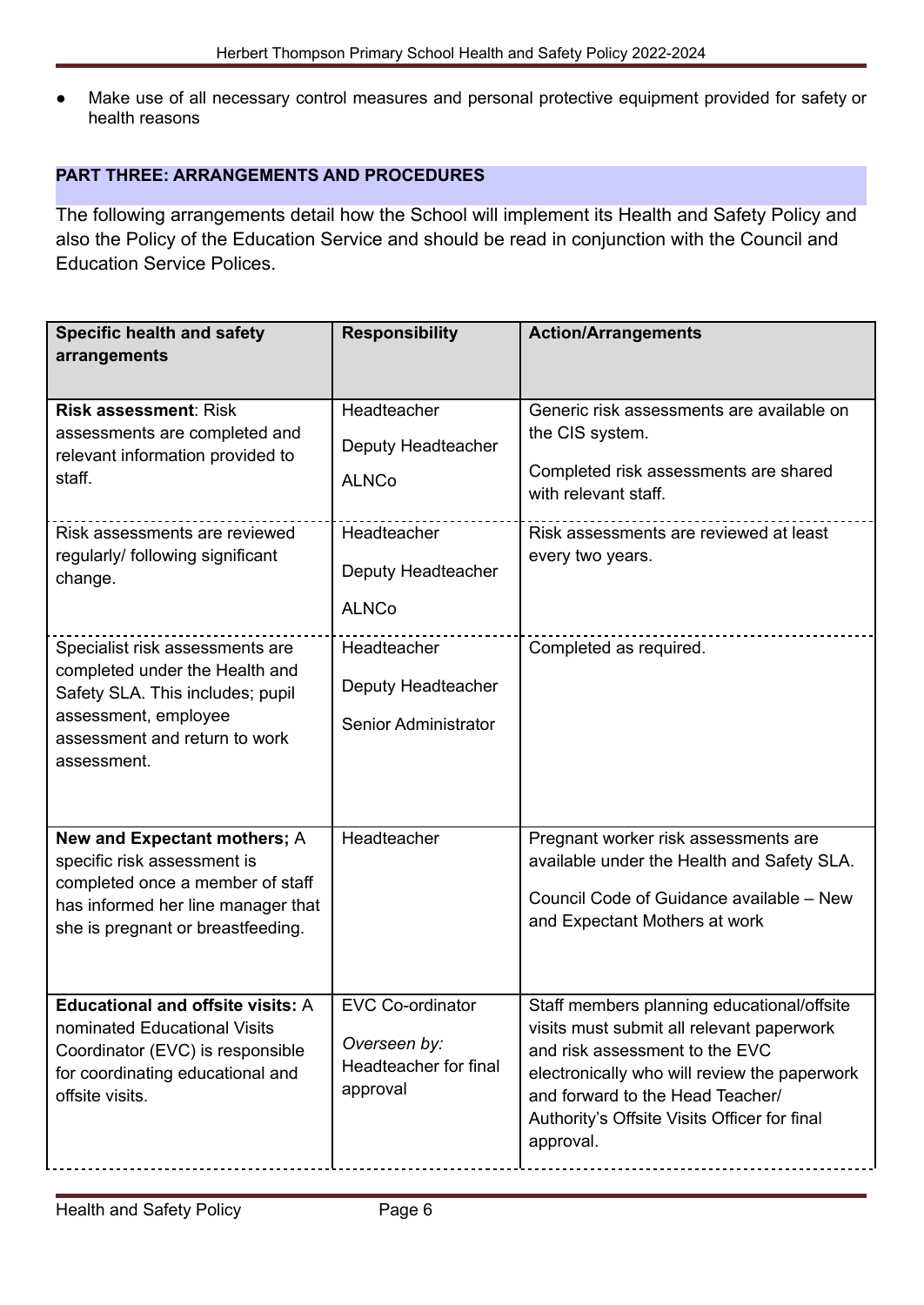| <b>Specific health and safety</b>                                                                                                                                                                                                                                                                               | <b>Responsibility</b>                                                        | <b>Action/Arrangements</b>                                                                                                                                                      |                              |              |
|-----------------------------------------------------------------------------------------------------------------------------------------------------------------------------------------------------------------------------------------------------------------------------------------------------------------|------------------------------------------------------------------------------|---------------------------------------------------------------------------------------------------------------------------------------------------------------------------------|------------------------------|--------------|
| arrangements                                                                                                                                                                                                                                                                                                    |                                                                              |                                                                                                                                                                                 |                              |              |
|                                                                                                                                                                                                                                                                                                                 |                                                                              |                                                                                                                                                                                 |                              |              |
| The Authority's Offsite Visits<br>Advisor must be notified of all level<br>3 trips, this will include self-led<br>adventurous activities, fieldwork<br>trips to open or "wild" country, and<br>all trips overseas. This will be done<br>via the use of Evolve, the online<br>notification and approvals system. | <b>EVC Co-ordinator</b><br>Overseen by:<br>Headteacher for final<br>approval | Evolve will be used for the planning and<br>approval of all offsite visits. Relevant risk<br>assessments, participants names etc will be<br>attached electronically as required |                              |              |
| <b>Health and Safety Monitoring</b>                                                                                                                                                                                                                                                                             | Headteacher                                                                  | General site inspection: termly                                                                                                                                                 |                              |              |
| and Inspections: General<br>inspections of the site will be                                                                                                                                                                                                                                                     | Caretaker                                                                    | Visual inspection of play equipment: termly                                                                                                                                     |                              |              |
| conducted periodically.                                                                                                                                                                                                                                                                                         | Health & Safety<br>Governor                                                  | Visual inspection of chairs and furniture:<br>Annually                                                                                                                          |                              |              |
|                                                                                                                                                                                                                                                                                                                 |                                                                              | <b>EXTERNAL INSPECTIONS:</b>                                                                                                                                                    |                              |              |
|                                                                                                                                                                                                                                                                                                                 |                                                                              | Lifts                                                                                                                                                                           | <b>OHS</b>                   | Quarterly    |
|                                                                                                                                                                                                                                                                                                                 |                                                                              | Roller                                                                                                                                                                          | Door                         | Annually     |
|                                                                                                                                                                                                                                                                                                                 |                                                                              | <b>Shutters</b>                                                                                                                                                                 | Maintenance                  |              |
|                                                                                                                                                                                                                                                                                                                 |                                                                              | Gymnasium<br>equipment                                                                                                                                                          | Gymnasium<br><b>Services</b> | Annually     |
|                                                                                                                                                                                                                                                                                                                 |                                                                              | Outdoor Play                                                                                                                                                                    |                              | Annually     |
|                                                                                                                                                                                                                                                                                                                 |                                                                              | Equipment                                                                                                                                                                       |                              |              |
|                                                                                                                                                                                                                                                                                                                 |                                                                              | Ladders /                                                                                                                                                                       | Caretaker                    |              |
|                                                                                                                                                                                                                                                                                                                 |                                                                              | step ladders /                                                                                                                                                                  |                              |              |
|                                                                                                                                                                                                                                                                                                                 |                                                                              | tower<br>scaffolds /                                                                                                                                                            |                              |              |
|                                                                                                                                                                                                                                                                                                                 |                                                                              | other access                                                                                                                                                                    |                              |              |
|                                                                                                                                                                                                                                                                                                                 |                                                                              | equipment                                                                                                                                                                       |                              |              |
|                                                                                                                                                                                                                                                                                                                 |                                                                              | Stage lighting                                                                                                                                                                  | Caretaker                    |              |
|                                                                                                                                                                                                                                                                                                                 |                                                                              | Outdoor play                                                                                                                                                                    | PE Teacher                   | Annually     |
|                                                                                                                                                                                                                                                                                                                 |                                                                              | equipment                                                                                                                                                                       | External                     |              |
|                                                                                                                                                                                                                                                                                                                 |                                                                              | Fire                                                                                                                                                                            | Tremorfa                     | Annually     |
|                                                                                                                                                                                                                                                                                                                 |                                                                              | extinguishers                                                                                                                                                                   |                              |              |
|                                                                                                                                                                                                                                                                                                                 |                                                                              | Fire alarm                                                                                                                                                                      | Tremorfa                     | 6            |
|                                                                                                                                                                                                                                                                                                                 |                                                                              | systems                                                                                                                                                                         | Tremorfa                     | monthly<br>6 |
|                                                                                                                                                                                                                                                                                                                 |                                                                              | Emergency<br>lighting                                                                                                                                                           |                              | monthly      |
|                                                                                                                                                                                                                                                                                                                 |                                                                              | Intruder                                                                                                                                                                        | Sonic                        | Annually     |
|                                                                                                                                                                                                                                                                                                                 |                                                                              | alarm                                                                                                                                                                           |                              |              |
|                                                                                                                                                                                                                                                                                                                 |                                                                              | systems                                                                                                                                                                         |                              |              |
|                                                                                                                                                                                                                                                                                                                 |                                                                              | Premises<br><b>CCTV</b>                                                                                                                                                         | Sonic                        | Annually     |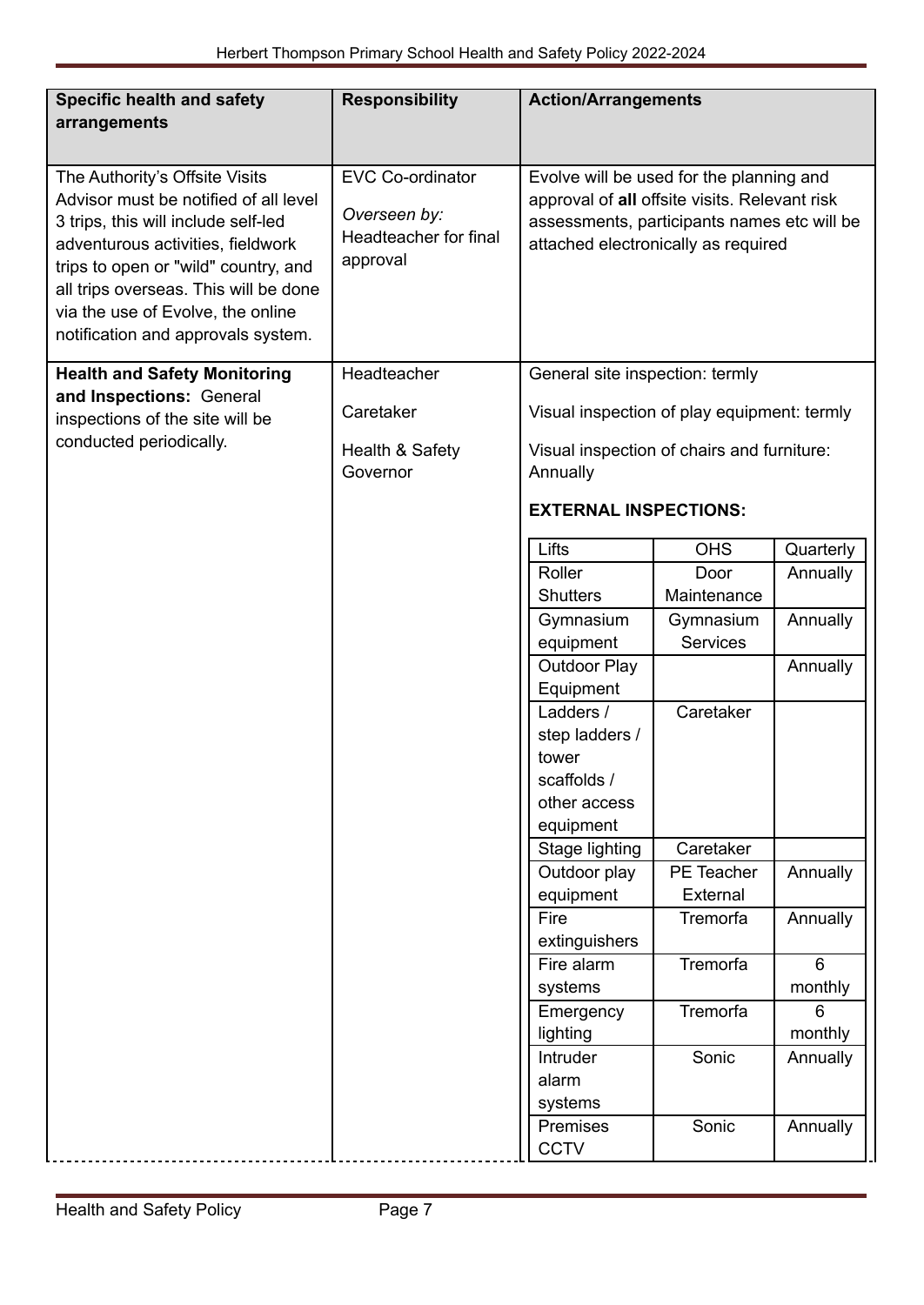| <b>Specific health and safety</b>                                                                                                              | <b>Responsibility</b>                | <b>Action/Arrangements</b>                                                                                                        |                                    |           |
|------------------------------------------------------------------------------------------------------------------------------------------------|--------------------------------------|-----------------------------------------------------------------------------------------------------------------------------------|------------------------------------|-----------|
| arrangements                                                                                                                                   |                                      |                                                                                                                                   |                                    |           |
|                                                                                                                                                |                                      |                                                                                                                                   |                                    |           |
|                                                                                                                                                |                                      | Fixed<br>electrical<br>installations                                                                                              | Kier                               | 3 Years   |
|                                                                                                                                                |                                      | Portable<br>electrical<br>appliances                                                                                              | Kier                               | Annually  |
|                                                                                                                                                |                                      | Air<br>conditioning<br>systems                                                                                                    | Pole to Pole<br>Climate<br>control | Quarterly |
|                                                                                                                                                |                                      | <b>High Voltage</b><br>Switchgear<br>Testing                                                                                      | Kier                               | 5 years   |
| Where appropriate these                                                                                                                        | Senior Administrator                 | Copies kept in Health and Safety folders in                                                                                       |                                    |           |
| inspections will be documented<br>and reports forwarded to the Head<br>Teacher.                                                                |                                      | the main office area                                                                                                              |                                    |           |
| A nominated Governor is<br>nominated to lead on health and<br>safety and will complete a whole<br>site health and safety inspection<br>termly. | <b>Health and Safety</b><br>Governor | Use Authority's self-inspection toolkit, and<br>refer to RAMIS reports such as general<br>inspection reports etc                  |                                    |           |
| A nominated Governor will be<br>responsible for monitoring<br>management systems.                                                              | <b>Health and Safety</b><br>Governor |                                                                                                                                   |                                    |           |
| <b>Health and Safety Information</b><br>instruction and training: The<br>health and safety law poster is<br>displayed in school.               | Headteacher                          | Main office area.                                                                                                                 |                                    |           |
| <b>Health and safety training:</b><br>Health and safety induction training<br>will be provided and documented<br>for all new employees         | Headteacher                          | Health and Safety presentation as part of<br>the induction process.<br>Annual Health and Safety training update for<br>all staff. |                                    |           |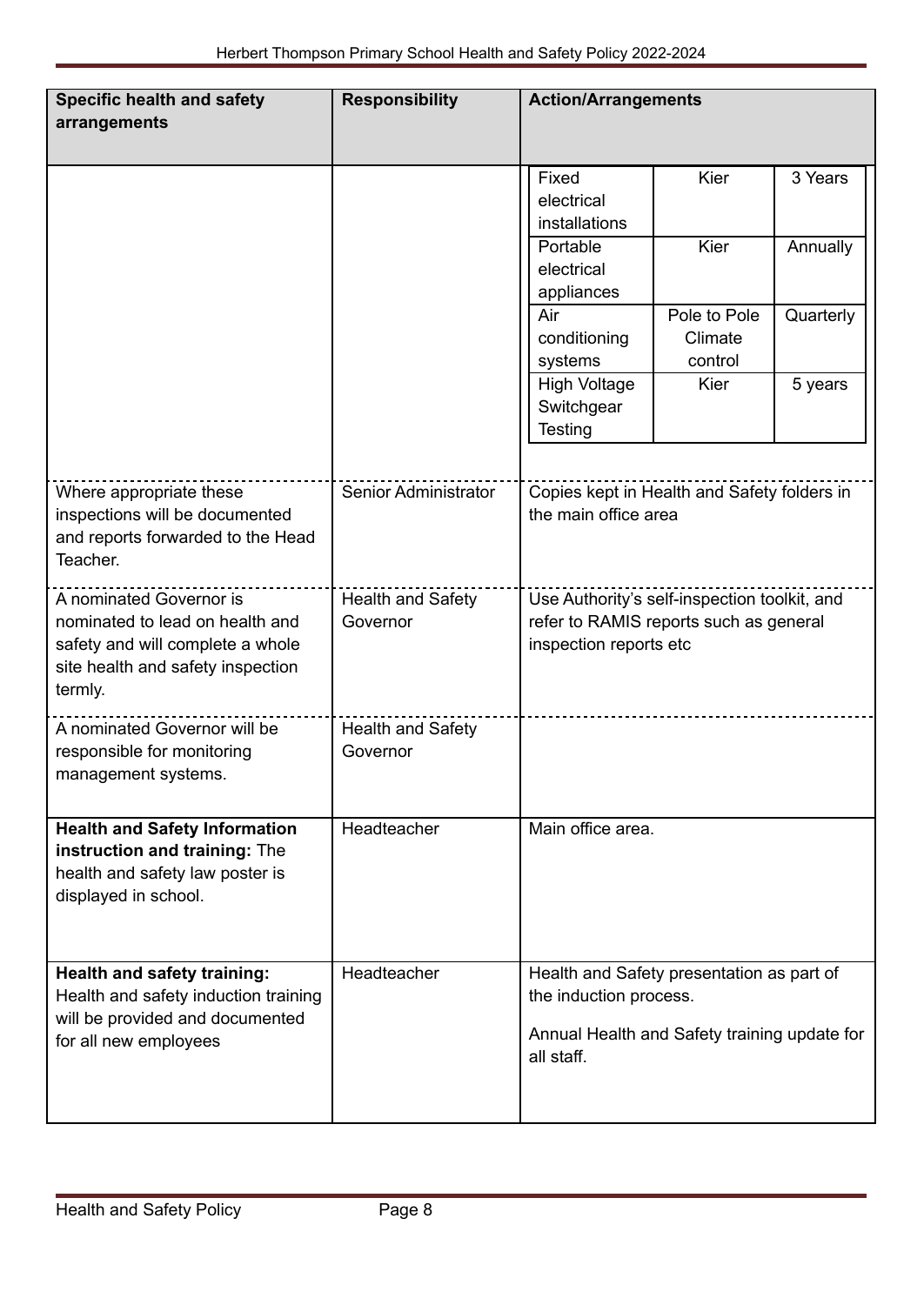| <b>Specific health and safety</b>                                                                                                                                                                                                                                                                                                              | <b>Responsibility</b>                                                      | <b>Action/Arrangements</b>                                                                                                                                                                                                                                                                                                                                                         |
|------------------------------------------------------------------------------------------------------------------------------------------------------------------------------------------------------------------------------------------------------------------------------------------------------------------------------------------------|----------------------------------------------------------------------------|------------------------------------------------------------------------------------------------------------------------------------------------------------------------------------------------------------------------------------------------------------------------------------------------------------------------------------------------------------------------------------|
| arrangements                                                                                                                                                                                                                                                                                                                                   |                                                                            |                                                                                                                                                                                                                                                                                                                                                                                    |
| Training records: relevant records<br>are kept, a system for ensuring<br>appropriate refresher training is<br>undertaken.                                                                                                                                                                                                                      | Headteacher<br>Senior Administrator                                        | Records are kept in the Health and Safety<br>folders located in the main office.                                                                                                                                                                                                                                                                                                   |
| Programme of health and safety<br>training All employees are<br>provided with:<br>induction training<br>update training in response to<br>any significant change;<br>training in specific skills<br>needed for certain activities,<br>(e.g. use of hazardous<br>substances, work at height<br>$etc.$ )<br>refresher training where<br>required | Headteacher<br>Deputy Headteacher<br>Senior Administrator<br>Administrator | A Health and Safety briefing is given to all<br>visitors.<br>Induction training as new staff join the<br>school team.<br>Staff briefing time used to share updates<br>and respond to Health and Safety findings.<br>Health and Safety refresher training<br>annually for all staff.<br>Specific training as needed, selected from<br>the Health and Safety toolkits sent to staff. |
| Fire Safety: Fire notices and<br>instruction to staff are posted<br>throughout the school.                                                                                                                                                                                                                                                     | Caretaker                                                                  | In all classrooms/key areas.<br>There is also a separate Fire Safety Policy<br>and Fire Safety Assessment.                                                                                                                                                                                                                                                                         |
| Fire drills are undertaken termly<br>and a record kept in the fire log<br>book.                                                                                                                                                                                                                                                                | Headteacher<br>Caretaker                                                   | Fire Safety Folder located in the main office.                                                                                                                                                                                                                                                                                                                                     |
| Measures are in place to identify<br>persons (pupils and staff) who may<br>have difficulties evacuating the<br>building. A personal emergency<br>evacuation plan (PEEP) will be<br>implemented for any person who<br>requires assistance evacuating the<br>building.                                                                           | <b>ALNCo</b>                                                               | PEEP plans are completed as needed and<br>updated as needed.<br>Plans are saved in individual pupil folders<br>and hard copies kept in the main office.                                                                                                                                                                                                                            |
| The safe evacuation of persons is<br>an absolute priority. Staff must only<br>attempt to deal with small fire if it is<br>safe to do so without putting<br>themselves or others at risk.                                                                                                                                                       | All staff                                                                  |                                                                                                                                                                                                                                                                                                                                                                                    |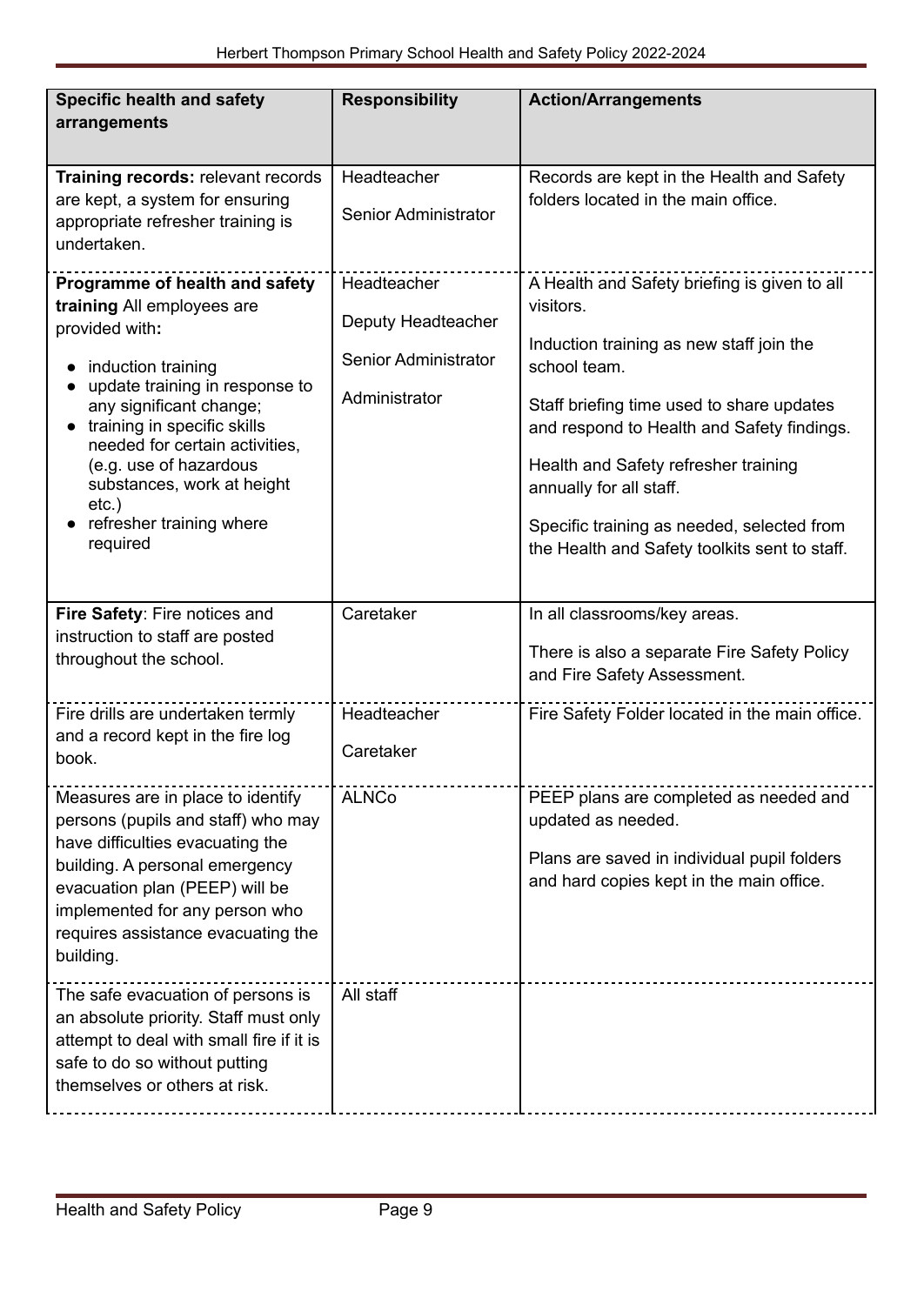| <b>Specific health and safety</b><br>arrangements                                                                                                                                                                          | <b>Responsibility</b>                            | <b>Action/Arrangements</b>                                                                                                                                                                                                                                                                                                                                  |
|----------------------------------------------------------------------------------------------------------------------------------------------------------------------------------------------------------------------------|--------------------------------------------------|-------------------------------------------------------------------------------------------------------------------------------------------------------------------------------------------------------------------------------------------------------------------------------------------------------------------------------------------------------------|
| Staff must ensure the alarm is<br>raised and pupils evacuated before<br>attempting to tackle a small fire.                                                                                                                 | Headteacher<br>Deputy Headteacher<br>Caretaker   | Staff are made aware of the type and<br>location of portable fire-fighting equipment<br>and receive basic instruction on its correct<br>use.<br><b>Isolation Points:</b><br><b>Water</b> – Pavement at the front of the school.<br><b>Electricity</b> – Plant Room ground floor<br>(08000520400).<br>Gas – green box next to the main gate<br>(0800111999). |
| Inspection/maintenance of<br>emergency equipment: Escape<br>routes are checked daily for any<br>obstructions. Final exit doors<br>should be checked to ensure they<br>are operational.                                     | Caretaker                                        | Daily checks as part of the<br>inspection/maintenance routines.                                                                                                                                                                                                                                                                                             |
| <b>Statutory maintenance: The</b><br>school has opted in to the<br>Authority's statutory maintenance<br>contracts.                                                                                                         | Caretaker                                        | Please see guidance in appendix 1<br>regarding statutory maintenance<br>arrangements.                                                                                                                                                                                                                                                                       |
| <b>Portable Appliance Testing</b><br>(PAT): The school has opted into<br>the Authority's internal PAT testing<br>arrangements.                                                                                             | Organised by: Senior<br>Administrator            | All portable electrical appliances will be<br>tested annually. Semi portable equipment,<br>such as printers, computers etc will be<br>tested every three years.                                                                                                                                                                                             |
| <b>Control of Legionella: The school</b><br>will adhere to the Authority's policy<br>and guidance. The school have<br>opted in to the statutory<br>maintenance contract relating to<br>the control of Legionella bacteria. | <b>External Contractors</b><br>(LA)<br>Caretaker | File located in the main office.<br>Weekly flushing of little used outlets carried<br>out by the caretaker.<br>Monthly temperature checks carried out by<br>external contractors.                                                                                                                                                                           |
| <b>First aid arrangements: 24</b><br>suitable first aiders and first aid                                                                                                                                                   | Deputy Headteacher                               | <b>Emergency First Aid at in the</b><br><b>Workplace</b><br><b>Paediatric First Aid</b>                                                                                                                                                                                                                                                                     |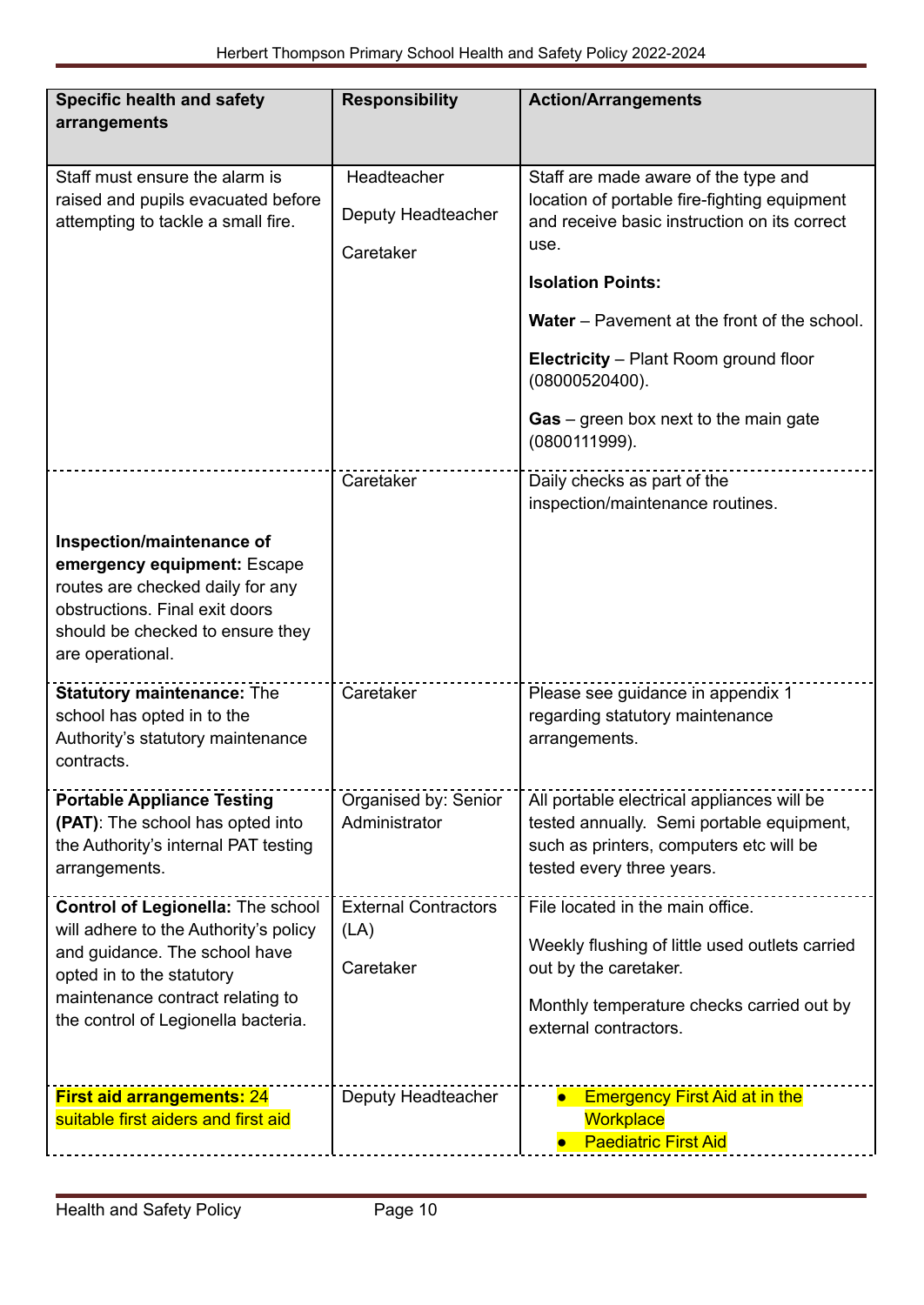| <b>Responsibility</b>                                    | <b>Action/Arrangements</b>                                                                                                                                                                                                                     |
|----------------------------------------------------------|------------------------------------------------------------------------------------------------------------------------------------------------------------------------------------------------------------------------------------------------|
|                                                          |                                                                                                                                                                                                                                                |
|                                                          | <b>First Aid at Work</b><br>$\bullet$<br><b>Schools First Aid</b>                                                                                                                                                                              |
| <b>ALNCo</b>                                             | Specialist first aid training is undertaken as<br>needed (under the Health and Safety SLA).<br>Training available includes, epipen training,<br>diabetes awareness training and epilepsy<br>awareness training.                                |
| <b>All First Aiders</b><br>Classteachers                 | Parents/Guardians are invited to site to<br>assess their child's injury (even if the child<br>presents as well).<br>In the case of serious head injuries the<br>school will seek immediate medical advice<br>(call an ambulance).              |
| <b>First Aiders</b><br>Headteacher<br>Deputy Headteacher | In the event of an incident like this, SLT<br>must be informed immediately.                                                                                                                                                                    |
| Administrator                                            | Medication will not be administered for<br>acute medical conditions e.g. antibiotics or<br>pain relief. Managing medicines in schools<br>paperwork to be completed for any pupil<br>who needs prescribed medication<br>administered in school. |
| ALNCo to co-ordinate                                     | Where required staff are trained in<br>accordance with the Medical Care Plan.<br>Medical care plans are reviewed annually                                                                                                                      |
|                                                          |                                                                                                                                                                                                                                                |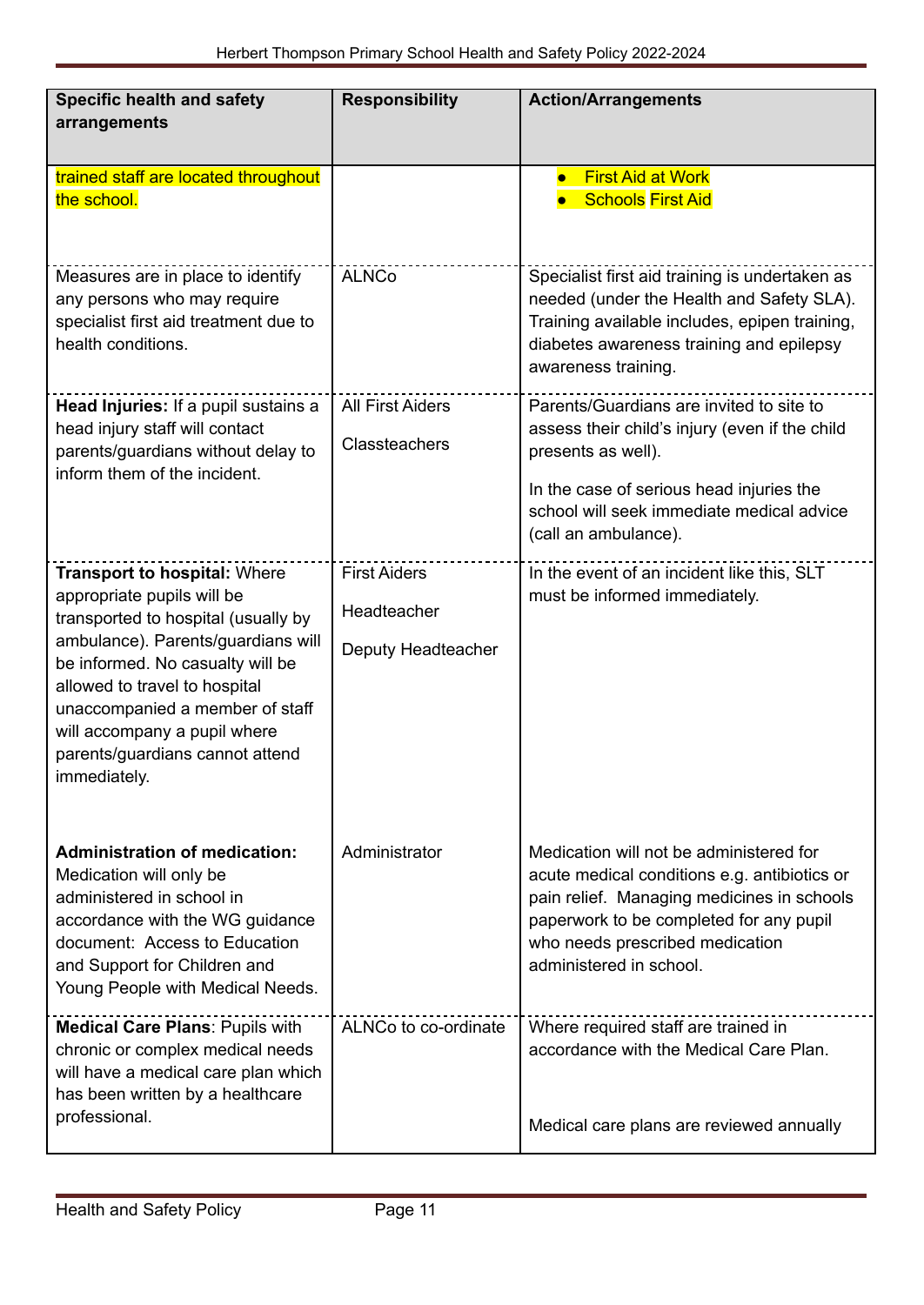| <b>Specific health and safety</b><br>arrangements                                                                                                                                                                                       | <b>Responsibility</b>    | <b>Action/Arrangements</b>                                                                                                                                                                                                                                                                                                                                                                                                                                       |
|-----------------------------------------------------------------------------------------------------------------------------------------------------------------------------------------------------------------------------------------|--------------------------|------------------------------------------------------------------------------------------------------------------------------------------------------------------------------------------------------------------------------------------------------------------------------------------------------------------------------------------------------------------------------------------------------------------------------------------------------------------|
|                                                                                                                                                                                                                                         |                          | Pupil assessments are completed under the<br>Health and Safety SLA where appropriate.                                                                                                                                                                                                                                                                                                                                                                            |
| <b>Communicable Diseases: The</b><br>school will adhere to the guidance<br>issued by the Authority and Public<br>Health Wales.                                                                                                          | Headteacher<br>All staff | In the event of an outbreak of any type of<br>infection, the Headteacher will contact the<br>Services and Compliance Team, Education<br>Service (029 20873714).                                                                                                                                                                                                                                                                                                  |
| <b>Accident reporting procedures:</b><br>Any accident which results in an<br>injury will be recorded and where<br>appropriate.                                                                                                          | Headteacher<br>All staff | All accidents must be reported to the<br>Headteacher.<br>All accidents must be recorded in the<br>accident books in the main office and at the<br>First Aid stations.<br>For serious accidents/incidents relevant<br>forms should be used which are located n<br>the main office. Completed forms are<br>transferred to the LA by school admin staff.<br>The Governing Body will be informed of<br>serious incidents by the Headteacher as<br>soon as practical. |
| Any near miss (incident which has<br>a potential to cause harm) will be<br>reported to the management team<br>and investigated.                                                                                                         | All staff                | All near misses are reported to the<br>Headteacher.                                                                                                                                                                                                                                                                                                                                                                                                              |
| <b>RIDDOR reporting: Any accident</b><br>or case of ill health which is<br>reportable under the Reporting of<br>Injuries, Diseases and Dangerous<br>Occurrence Regulations 2013 will<br>be reported within the specified<br>timescales. | Headteacher              | The school will forward details of accidents<br>or cases of work related ill health to the<br>School Health and Safety Liaison Team.<br>Where appropriate the School Health and<br>Safety Liaison Team will report under<br>RIDDOR and investigate the accident.                                                                                                                                                                                                 |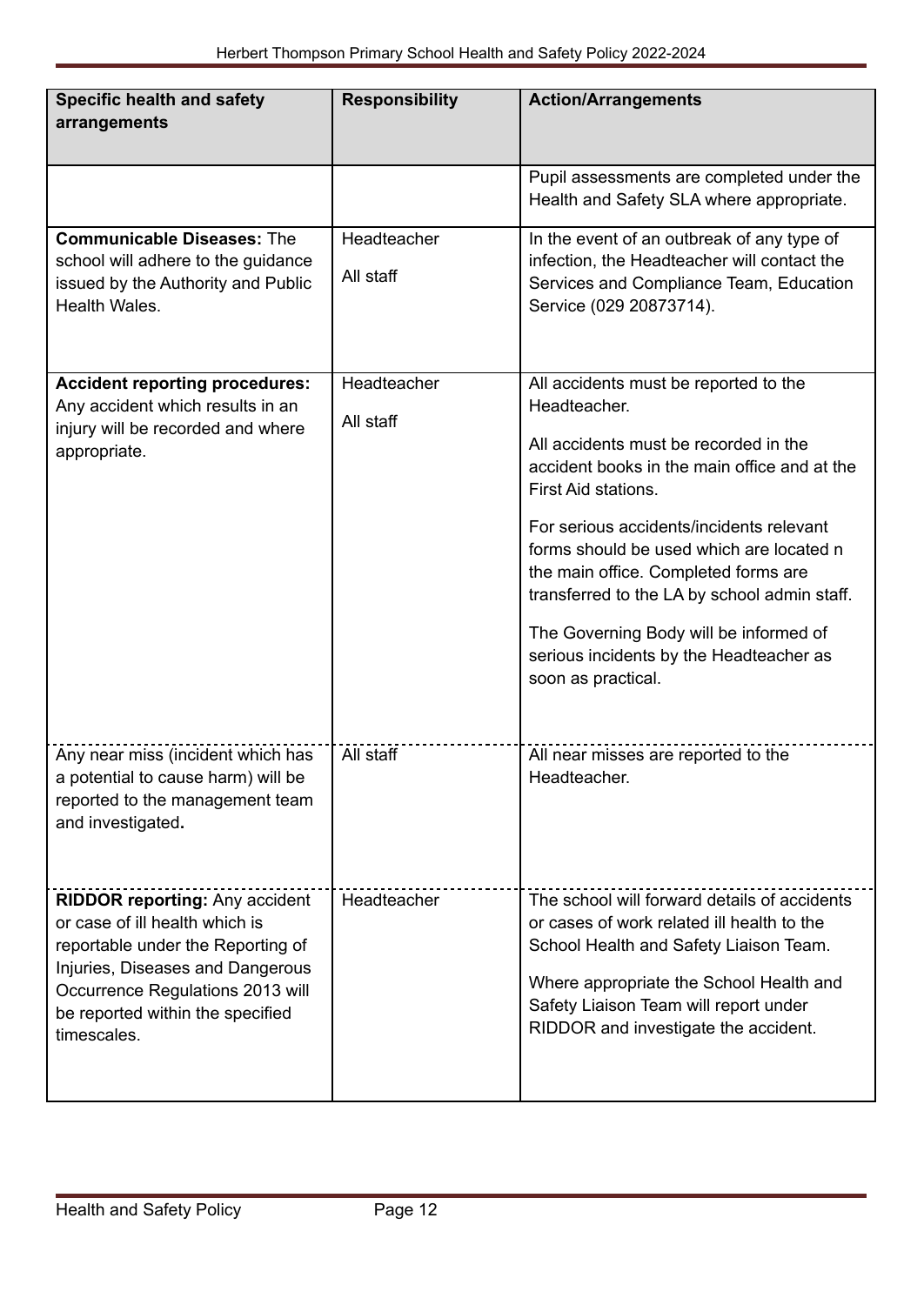| <b>Specific health and safety</b><br>arrangements                                                                                                                                                                                                            | <b>Responsibility</b>                                              | <b>Action/Arrangements</b>                                                                                                                                                                                                                                                                                                                          |
|--------------------------------------------------------------------------------------------------------------------------------------------------------------------------------------------------------------------------------------------------------------|--------------------------------------------------------------------|-----------------------------------------------------------------------------------------------------------------------------------------------------------------------------------------------------------------------------------------------------------------------------------------------------------------------------------------------------|
| Investigating accidents and<br>incidents: Accidents and incidents<br>are investigated to an appropriate<br>standard.                                                                                                                                         | Classteachers<br><b>SLT</b>                                        | Low Level investigation: This will involve a<br>short investigation by the relevant class<br>teacher, supervisor or another member of<br>the management team                                                                                                                                                                                        |
|                                                                                                                                                                                                                                                              |                                                                    | Medium level investigation: The Authority's<br>accident investigation bform will be<br>completed by the relevant supervisor or<br>member of the management team. Copies<br>will be forwarded to the Head Teacher and<br>Health and Safety Division.                                                                                                 |
|                                                                                                                                                                                                                                                              | Health & Safety<br><b>Division</b>                                 | High Level/Reportable Incidents: School<br>will forward the completed accident form to<br>Health and Safety Division without delay. A<br>Health and Safety Officer will contact the<br>school to complete the investigation.                                                                                                                        |
|                                                                                                                                                                                                                                                              |                                                                    | Further information is contained in the<br>Authority's guidance to accident<br>investigation.                                                                                                                                                                                                                                                       |
| Violence at work - Employee<br>protection: All incidents of<br>unacceptable and inappropriate<br>behaviour from visitors and parents<br>will be recorded on the Authority's<br>VAW report form and forwarded to<br>School Health and Safety Liaison<br>Team. | Headteacher<br>Deputy Headteacher<br><b>ALNCo</b><br>Administrator | When an incident occurs, it must be<br>reported to the SLT as soon as possible.<br>The administrator will                                                                                                                                                                                                                                           |
| The school will take appropriate<br>action to minimise the risk of<br>violence and aggression to staff<br>and visitors. Where appropriate<br>this will include issuing school site<br>exclusions.                                                            | Headteacher<br><b>Chair of Governors</b>                           | Where appropriate the school will seek<br>advice from the Authority where sanctions<br>are required.<br>In extreme cases the case will be passed to<br>the Authority to investigate and issue<br>appropriate sanctions.<br>If needed the police will be called to site in<br>the event of violence and aggression<br>towards staff and/or visitors. |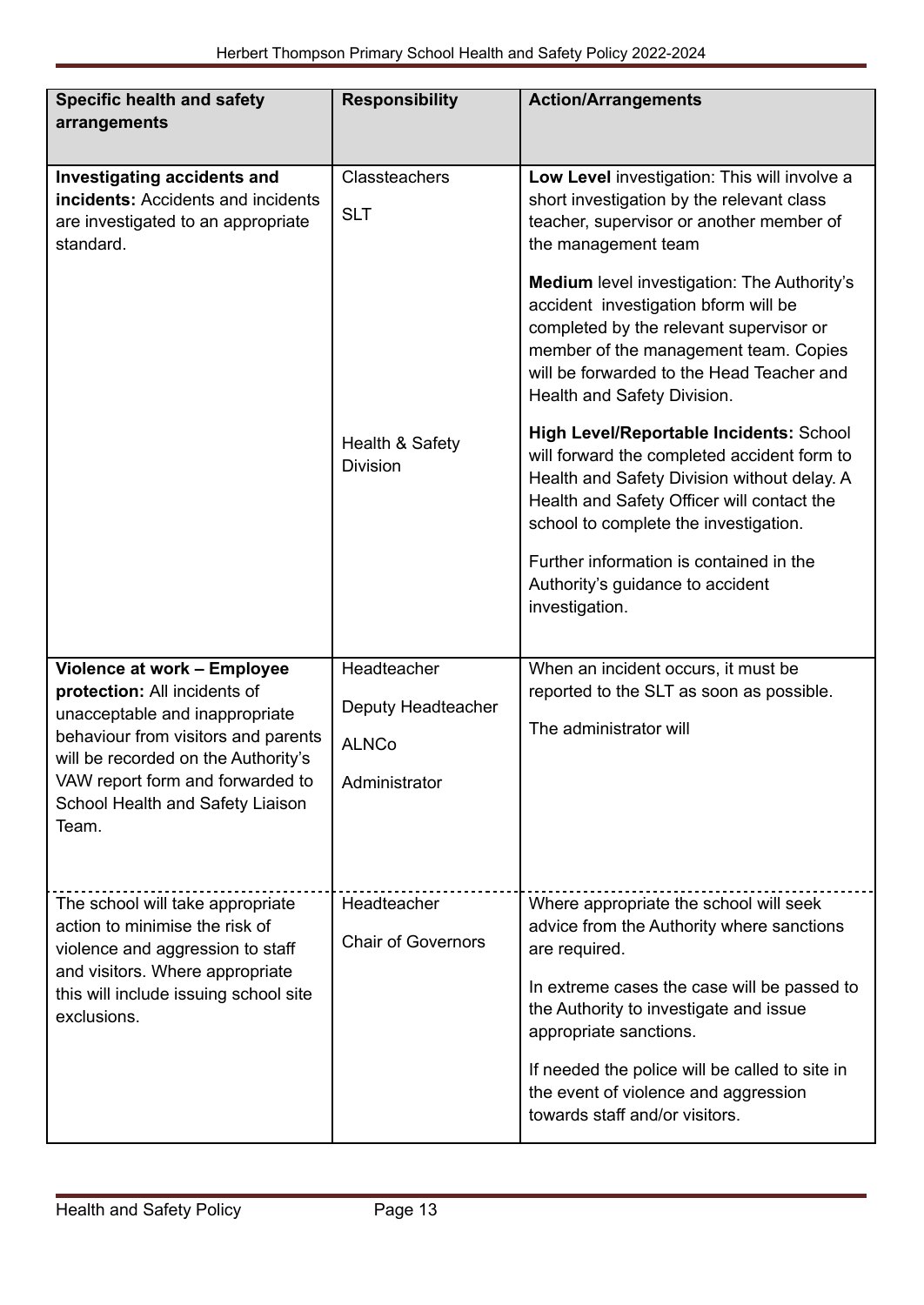| <b>Specific health and safety</b><br>arrangements                                                                                                                                                                                                            | <b>Responsibility</b>                                   | <b>Action/Arrangements</b>                                                                                                                                                   |
|--------------------------------------------------------------------------------------------------------------------------------------------------------------------------------------------------------------------------------------------------------------|---------------------------------------------------------|------------------------------------------------------------------------------------------------------------------------------------------------------------------------------|
| <b>Asbestos: The school will adhere</b><br>to the Authority's policy and<br>guidance.                                                                                                                                                                        | Headteacher<br>Caretaker<br><b>Senior Administrator</b> | Please note that even drilling a hole or<br>pushing a drawing pin into asbestos<br>containing materials may result in the<br>release of fibres into the air.                 |
| The asbestos survey and log book<br>are made available to all<br>contractors.                                                                                                                                                                                |                                                         | Under no circumstances must staff drill or<br>affix anything to walls without first obtaining<br>approval from the Building Manger or<br>checking the survey for the school. |
|                                                                                                                                                                                                                                                              |                                                         | All asbestos logs, surveys and information is<br>located in the main office.                                                                                                 |
| <b>Updating information: The school</b><br>must ensure that changes to the<br>asbestos containing materials are<br>noted and survey is updated.                                                                                                              |                                                         |                                                                                                                                                                              |
| Work to the fabric of the<br>building: All works to the fabric of<br>the building or fixed equipment<br>must be entered into the asbestos<br>log book.                                                                                                       | Caretaker<br><b>Senior Administrator</b>                | All contractors view the survey and sign the<br>logbook before undertaking work.                                                                                             |
| <b>Asbestos condition monitoring:</b><br>School must ensure that a visual<br>inspection of the condition of<br>asbestos containing materials is<br>periodically completed. The visual<br>inspection should be completed at<br>least annually and documented. | Caretaker<br><b>Senior Administrator</b>                | Asbestos condition monitoring is available<br>under the Health and Safety SLA.                                                                                               |
| Reporting damage/deterioration<br>in asbestos containing material:<br>Must be reported and documented.                                                                                                                                                       | Caretakier<br>Senior Administrator                      | Any damage or deterioration is reported to<br>Senior Administrator who will contact:<br>The Council Asbestos Team - 029 2087<br>3467                                         |
| <b>Unauthorised work: Any</b><br>contractor who is suspected of<br>carrying out unauthorised work on<br>the fabric of the building, or<br>suspected of disturbing/damaging                                                                                   | Headteacher                                             | Any unauthorised work or<br>disturbance/damage to asbestos containing<br>materials will be reported to the<br>Headteacher who will contact:                                  |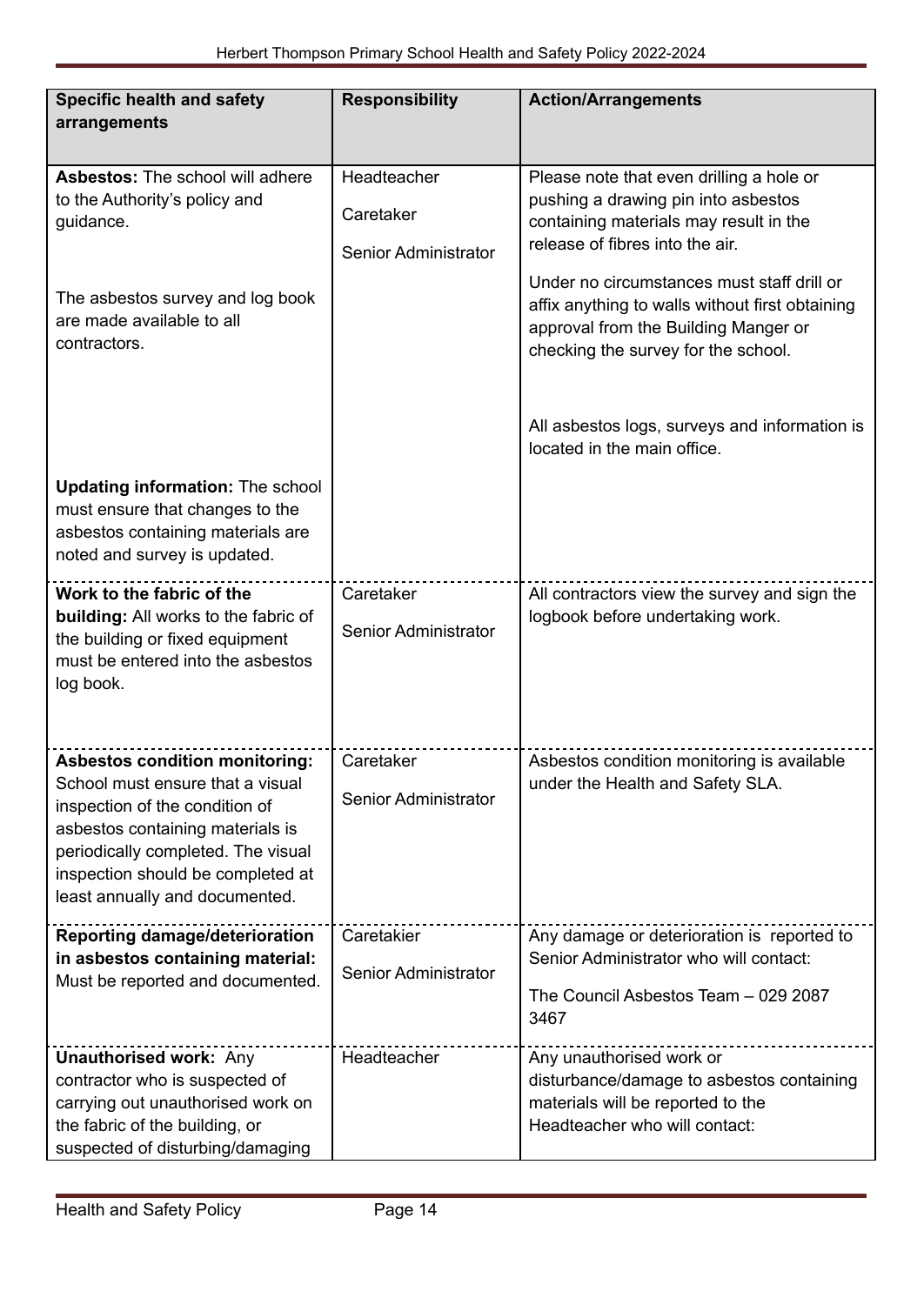| <b>Specific health and safety</b><br>arrangements                                                                                                                                                                                                       | <b>Responsibility</b>                              | <b>Action/Arrangements</b>                                                                                                                                                                                                                                 |
|---------------------------------------------------------------------------------------------------------------------------------------------------------------------------------------------------------------------------------------------------------|----------------------------------------------------|------------------------------------------------------------------------------------------------------------------------------------------------------------------------------------------------------------------------------------------------------------|
| asbestos containing materials will<br>be reported and documented.                                                                                                                                                                                       |                                                    | The Council Asbestos Team - 029 2087<br>3467                                                                                                                                                                                                               |
| <b>Managing contractors: The</b><br>school will adhere to the Authority's<br>policy and guidance.<br>Technical expertise: Where<br>appropriate works are arranged<br>through a technical department.                                                    | Senior Administrator<br>Administrator<br>Caretaker | Documents for managing contractors can be<br>found in the main office.                                                                                                                                                                                     |
| <b>Contractors and visitors on site:</b><br>All contractors must sign the<br>visitors book and adhere to school<br>site rules.                                                                                                                          | Senior Administrator<br>Administrator              | All contractors must report to Main<br>Reception and sign in via the Ipad logging in<br>system.                                                                                                                                                            |
| Contractors and visitors will be<br>provided with relevant health and<br>safety information relating to<br>emergency procedures, vehicle<br>movements and local management<br>arrangements.                                                             |                                                    | All visitors are given visitor badges.<br>Detail how information is provided to<br>contractors and visitors e.g. notice with<br>signing in book/details on back of visitors<br>pass etc.                                                                   |
| <b>School managed</b><br>building/environmental projects:<br>Where the school undertakes<br>building/environmental projects<br>direct the governing body would be<br>considered the 'client' and<br>therefore have additional statutory<br>obligations. | Senior Administrator                               | These are managed by the Senior<br>Administrator who will ensure that landlords<br>consent has been obtained and, where<br>applicable, all statutory approvals, such as<br>planning permission and building<br>regulations have been sought.               |
| <b>Contractor selection and vetting:</b><br>To ensure contractor competency<br>the Authority vet contractors to<br>ensure they understand and abide<br>by health and safety regulations.                                                                | Headteacher<br>Senior Administrator.               | Where possible school will uses Contractors<br>who have been vetted by the Authority.<br>Where Contractors who are not registered<br>are used, the Senior Administrator will<br>undertake appropriate competency checks<br>prior to engaging a contractor. |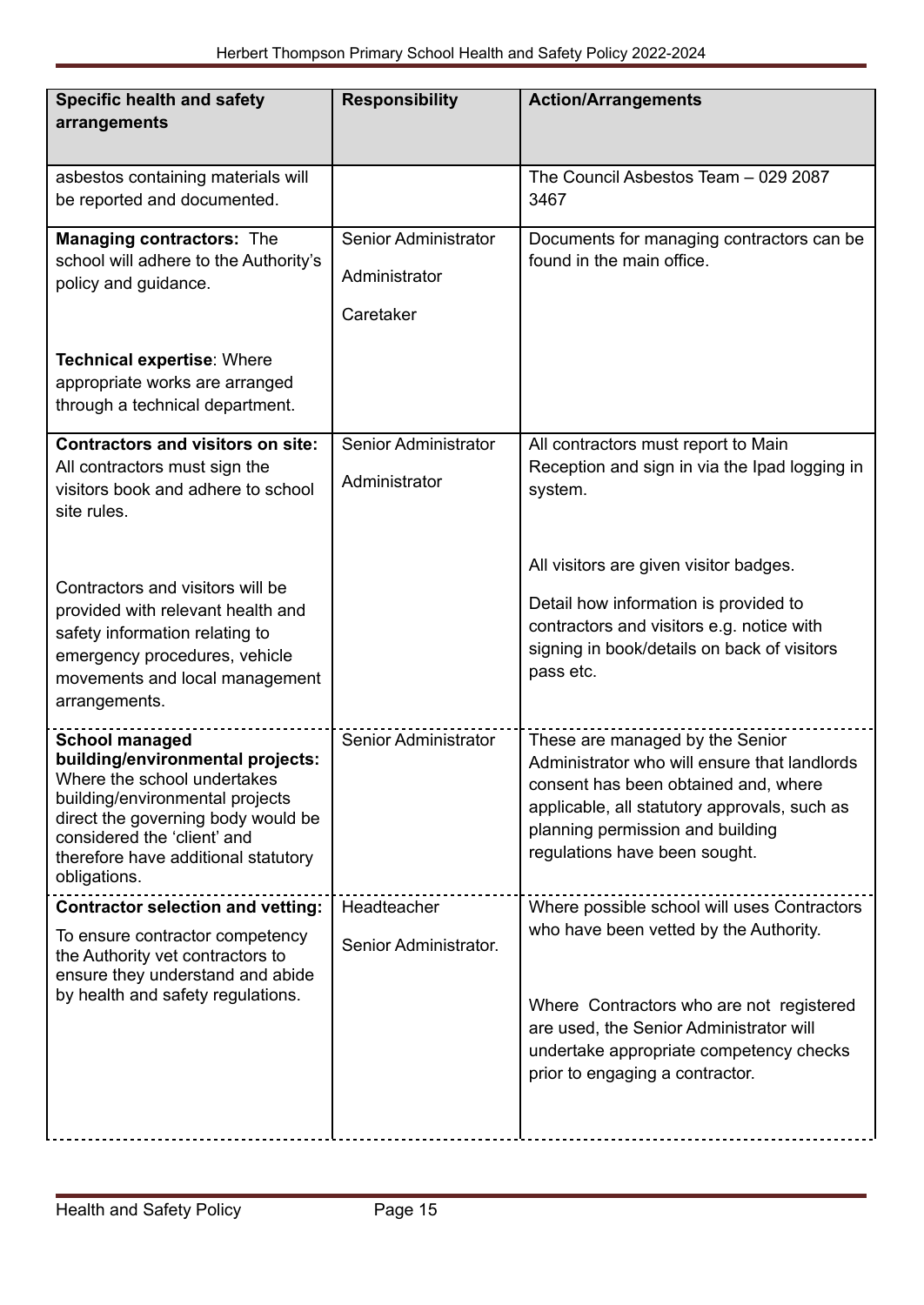| <b>Specific health and safety</b><br>arrangements                                                                                                                                                                                                                                                         | <b>Responsibility</b>             | <b>Action/Arrangements</b>                                                                                                                                                                 |
|-----------------------------------------------------------------------------------------------------------------------------------------------------------------------------------------------------------------------------------------------------------------------------------------------------------|-----------------------------------|--------------------------------------------------------------------------------------------------------------------------------------------------------------------------------------------|
|                                                                                                                                                                                                                                                                                                           |                                   |                                                                                                                                                                                            |
| <b>Contractor risk assessments</b><br>and method statements:<br>Contractors are asked to provide<br>risk assessment and method<br>statements relating to the specific<br>works. This should include detail of<br>measures taken to reduce the risk<br>to pupils and school staff.                         | Caretaker<br>Senior Administrator | Risk assessments and method statements<br>are discussed prior to work commencing.                                                                                                          |
| <b>Ground maintenance and</b><br>cleaning contracts: The school<br>have opted in to the contracts<br>operated by the Authority.                                                                                                                                                                           | Headteacher                       | Liaise with cleaning contractors as needed.<br>Contact in the Local Authority is Diane<br>Podd.                                                                                            |
| Lone Working: Staff are<br>encouraged not to work alone in<br>school. Works which are carried<br>out unaccompanied or without<br>immediate access to assistance<br>should be risk assessed to<br>determine appropriate control<br>measures.                                                               | Headteacher<br>Caretaker          | Those who are lone workers must complete<br>the Local Authority lone working course via<br>the Health and Safety Team.<br>The Headteacher must be informed if lone<br>working is required. |
| <b>Work involving potentially</b><br>significant risks: A specific risk<br>assessment should be in place for<br>any work involving potentially<br>significant risk. Work such as<br>working at heights and other tasks<br>involving significant risk should not<br>be undertaken whilst working<br>alone. | Headteacher                       | The Headteacher must be informed if this<br>type of work is required.                                                                                                                      |
| Working at height: All working at<br>height should be risk assessed and<br>appropriate controls introduced.                                                                                                                                                                                               | Headteacher<br>Caretaker          | The Headteacher and Caretaker will<br>complete a risk assessment together.                                                                                                                 |
| Play equipment;                                                                                                                                                                                                                                                                                           | Caretaker                         | The external play equipment should only be                                                                                                                                                 |
| All play equipment is maintained in<br>safe condition.<br>All equipment is periodically                                                                                                                                                                                                                   | Senior Administrator              | used when supervised; equipment will be<br>checked daily before use for any apparent<br>defects by the caretaker.                                                                          |
| inspected                                                                                                                                                                                                                                                                                                 |                                   | The caretaker will conduct a formal termly<br>inspection of the equipment.                                                                                                                 |
|                                                                                                                                                                                                                                                                                                           |                                   | PE Equipment annual inspection is<br>completed by an external inspector.                                                                                                                   |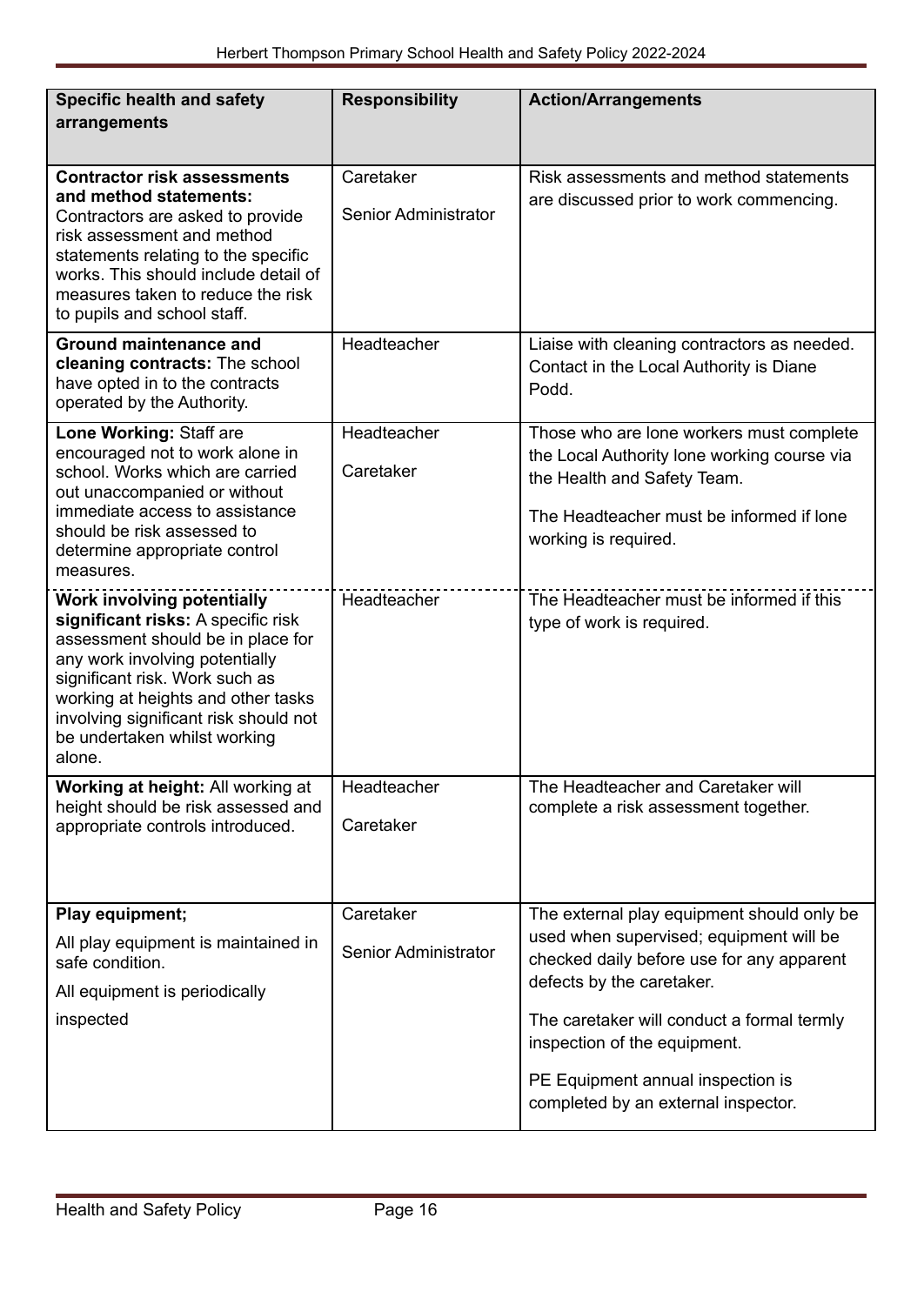| <b>Specific health and safety</b><br>arrangements                                                                                                                                                                                                                                            | <b>Responsibility</b>      | <b>Action/Arrangements</b>                                                                                                                                                                                                                                           |
|----------------------------------------------------------------------------------------------------------------------------------------------------------------------------------------------------------------------------------------------------------------------------------------------|----------------------------|----------------------------------------------------------------------------------------------------------------------------------------------------------------------------------------------------------------------------------------------------------------------|
|                                                                                                                                                                                                                                                                                              |                            | Play equipment is inspected annually by an<br>external inspector.                                                                                                                                                                                                    |
| <b>Hazardous substances: Where</b><br>possible hazardous materials are<br>substituted with non-hazardous<br>materials. Where this is not<br>possible safety data sheets are<br>obtained and COSHH<br>assessments completed                                                                   | Caretaker                  | Consider the types of hazardous materials<br>you may have on site e.g. cleaning<br>materials, glues adhesive spray.<br>Where appropriate complete the following<br><b>COSHH Assessment Form</b><br>http://www.hse.gov.uk/nanotechnology/coss-<br>assessment-form.doc |
| Inanimate manual handling:<br>Manual handling operations are<br>risk assessed and staff have<br>received appropriate information<br>instruction and training.                                                                                                                                | Headteacher<br>Caretaker   | Generic risk assessments for regular<br>manual handling operations are undertaken<br>and staff provided with the information,<br>instruction and training on safe handling<br>technique.                                                                             |
| Paediatric manual handling:<br>Pupils with mobility needs should<br>have a care Handling Plan; staff<br>should receive appropriate<br>information instruction and training<br>to enable them to assist the pupil<br>safely. The Care Handling Plan will<br>need to be periodically reviewed. | <b>ALNCo</b>               | Under the Health and Safety SLA a school<br>are able to request a Care Handling Plan for<br>pupils with mobility needs.                                                                                                                                              |
| <b>Working with computers: The</b><br>school will adhere to the Authority's<br>policy and guidance. Staff that use<br>computers daily as the main part of<br>the job will complete a workstation<br>assessment.                                                                              | Deputy Headteacher         | Assessments completed annually or after<br>changes and when new staff are employed.<br>DSE assessments are available under the<br><b>Health and Safety SLA</b>                                                                                                       |
| Vehicles: The school will make<br>every effort to reduce the risks<br>associated with vehicles on site.<br>Vehicle movement on site are risk<br>assessed in the Traffic<br>Management Risk Assessment.                                                                                       | Caretaker<br>Gate Duty LSA | Access onto site is available from 6:00am -<br>8:40 am.<br>The gates are locked from 8:40 - 9:10am.<br>The gates are then opened until 11:00am<br>when they are locked again.                                                                                        |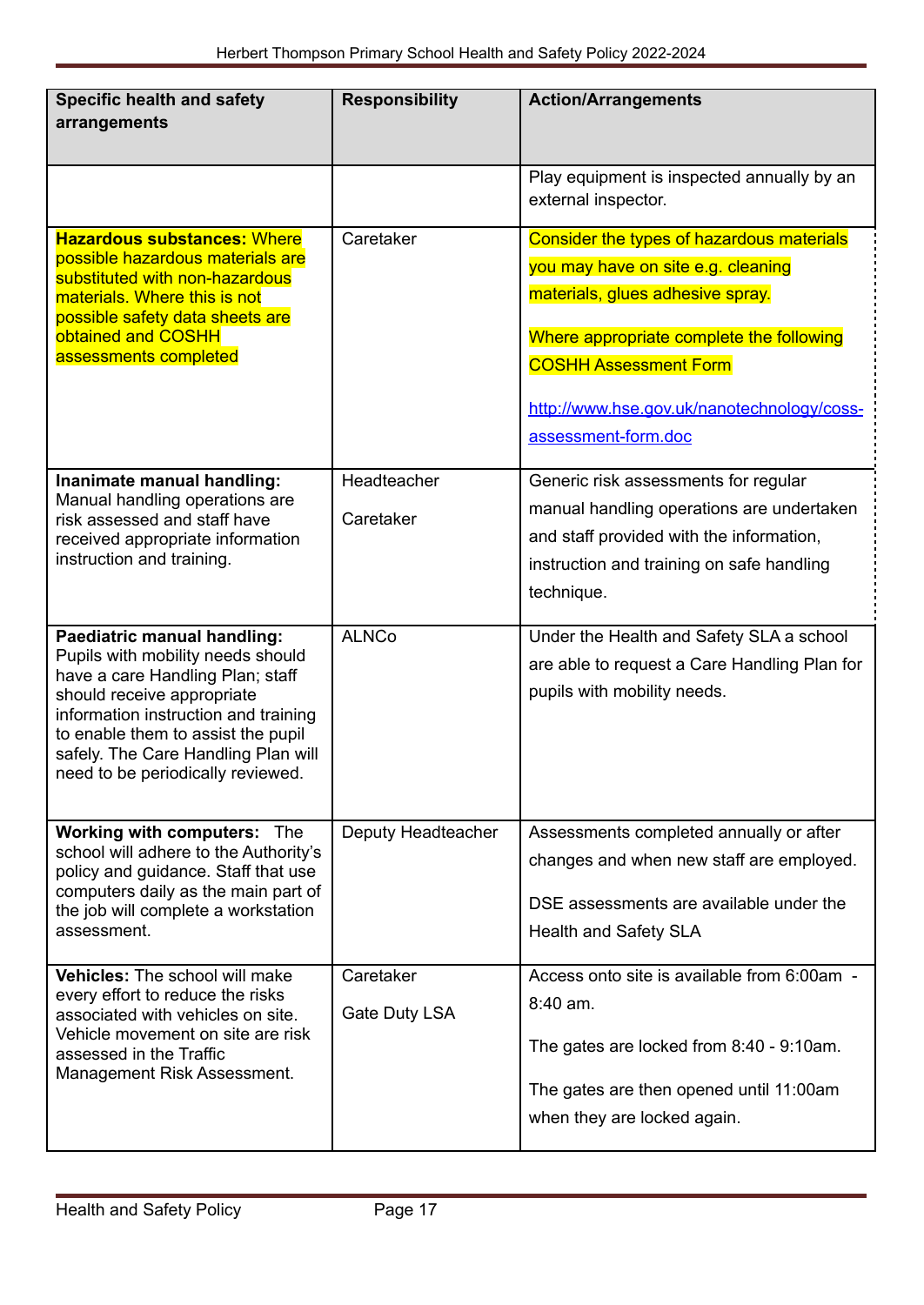| <b>Specific health and safety</b><br>arrangements                                                                                                                                                                                                                                                                                                                                                                                     | <b>Responsibility</b>             | <b>Action/Arrangements</b>                                                                                                                                                             |
|---------------------------------------------------------------------------------------------------------------------------------------------------------------------------------------------------------------------------------------------------------------------------------------------------------------------------------------------------------------------------------------------------------------------------------------|-----------------------------------|----------------------------------------------------------------------------------------------------------------------------------------------------------------------------------------|
|                                                                                                                                                                                                                                                                                                                                                                                                                                       |                                   | The gates are opened at 12:00 and remain<br>open until 2:50pm, when they are locked<br>until 3:25pm.                                                                                   |
| Wellbeing: The school and<br>governing body are committed to<br>promoting high levels of health and<br>wellbeing and recognise the<br>importance of identifying and<br>reducing workplace stressors<br>through risk assessment, in line<br>with the HSE and Authority's<br>Wellbeing Protocol.<br>The school will cooperate with the<br>L.A.'s Managing Attendance Team<br>to monitor any related absenteeism<br>linked to Wellbeing. | Headteacher<br>Deputy Headteacher | Open door policy, should staff need to<br>discuss anything related to their role.<br>LA Schools have access to CAREFIRST.<br><b>Access to Cardiff Council Counselling</b><br>Services. |
| Shared use of premises/ hiring<br>rooms to third parties.<br>Hiring rooms and the shared use of<br>school facilities is managed in<br>accordance with the Authority's<br>guidance.                                                                                                                                                                                                                                                    | Senior Administrator              | Third parties hiring facilities must have<br>adequate insurance (see Charging and<br><b>Remissions Policy)</b>                                                                         |
| Review of health and safety<br>policy: It is recommended that this<br>policy and the arrangements are<br>reviewed periodically at least every<br>2 years.                                                                                                                                                                                                                                                                             | Headteacher                       | The headteacher will review the policy<br>annual and present this to the Governing<br>Body. New contractors and contacts will be<br>amended accordingly.                               |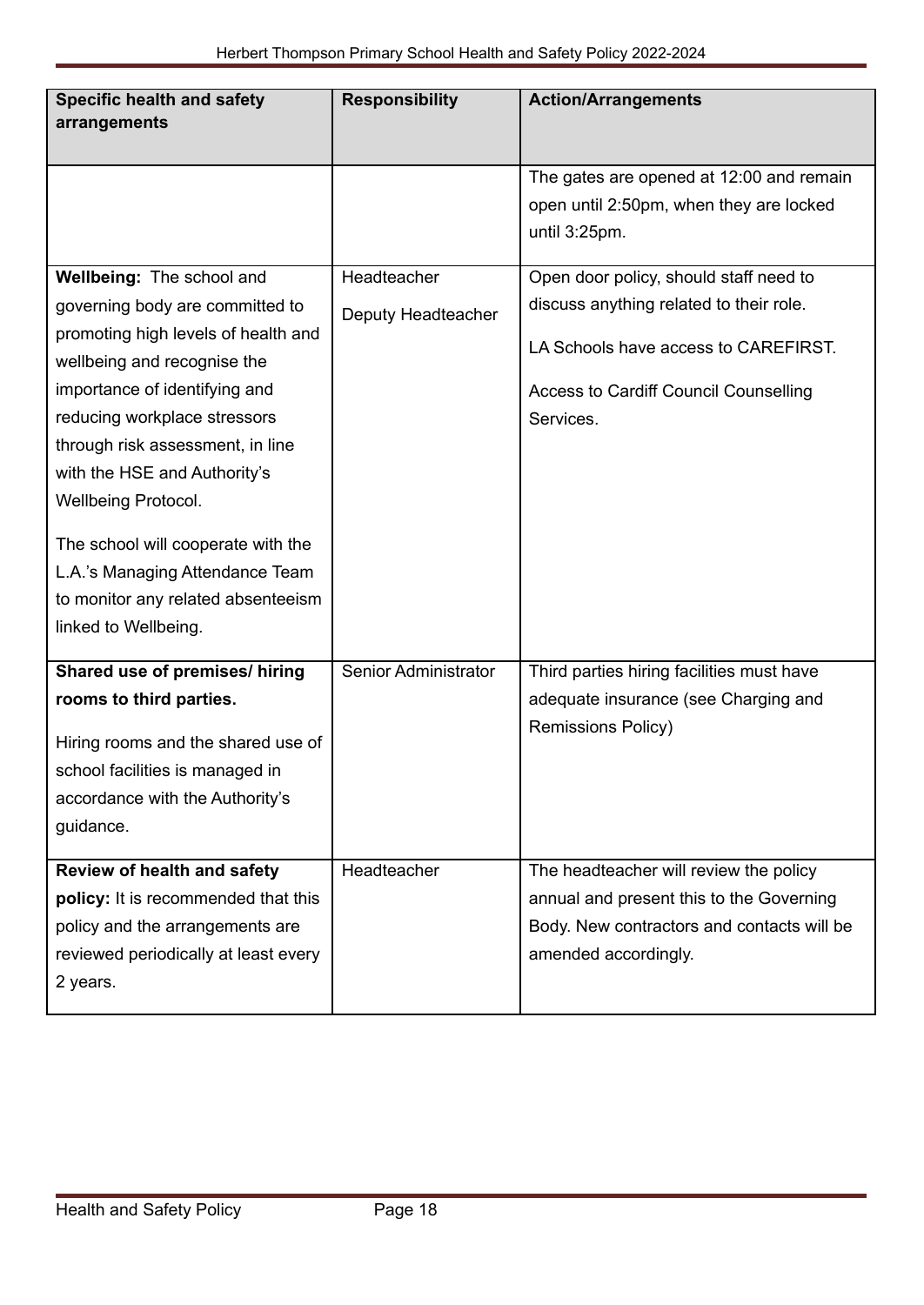# **EMERGENCY PROCEDURES**

| Type of emergency<br>procedure                                                                                                                                          | Location(s) of procedure / guidance within School                                                                                                                         |  |  |  |
|-------------------------------------------------------------------------------------------------------------------------------------------------------------------------|---------------------------------------------------------------------------------------------------------------------------------------------------------------------------|--|--|--|
| In all cases the LA Bronze Officer must be informed (029) 20 872998.                                                                                                    |                                                                                                                                                                           |  |  |  |
| A Contingency plan is in place, should the school need to be evacuated and not in close<br>proximity. All persons will relocate to the Care Home situated on Mill Road. |                                                                                                                                                                           |  |  |  |
| <b>Lock Down</b>                                                                                                                                                        | If a Lock Down is initiated then the Police must be called.                                                                                                               |  |  |  |
|                                                                                                                                                                         | See the Lock Down policy for full procedures in the event of a lockdown<br>on the T Share.                                                                                |  |  |  |
| Fire                                                                                                                                                                    | Evacuate as per Fire Safety policy and assemble at the back of the KS2<br>yard.                                                                                           |  |  |  |
| <b>Bomb Alert</b>                                                                                                                                                       | Activate the fire alarm. Evacuate as with a fire alarm then relocate all<br>persons to the nearby bowling green. Call Bronze Officer as above.                            |  |  |  |
| <b>Gas Leak</b>                                                                                                                                                         | Inform the school office. Call the school Caretaker to assess. Call DSU.<br>In an emergency ring 0800111999 and evacuate as with a fire. Call<br>Bronze Officer as above. |  |  |  |
| <b>Electrical Fault</b>                                                                                                                                                 | In an emergency call 0800 0580400                                                                                                                                         |  |  |  |
| <b>Water Leak</b>                                                                                                                                                       | Isolate the leak. Evacuate.                                                                                                                                               |  |  |  |
| Storm / Flood /<br><b>Weather Damage</b>                                                                                                                                | <b>Council Emergency</b>                                                                                                                                                  |  |  |  |
| Persons<br>Threatening<br>Violence on Site                                                                                                                              | All staff know the key word 'Cynthia'. 'Call Cynthia' means call 999.                                                                                                     |  |  |  |
| Dangerous                                                                                                                                                               | Call RSPCA.                                                                                                                                                               |  |  |  |
| Animal(s) on Site                                                                                                                                                       | Initiate Lock Down if needed.                                                                                                                                             |  |  |  |

## **Health and Safety Action Plan**

The Head Teacher will develop and maintain Health and Safety Action Plan for the school together with the LA Health and Safety Officer.

The Plan will be submitted to the Governing Body for approval annually. It will be reported to the next appropriate staff meeting and a summary will be included in the annual report to parents. Comments on the Plan will be reported to the next appropriate meeting of the Governing Body. The plan is to be kept in the Health and Safety File in the Head Teachers office.